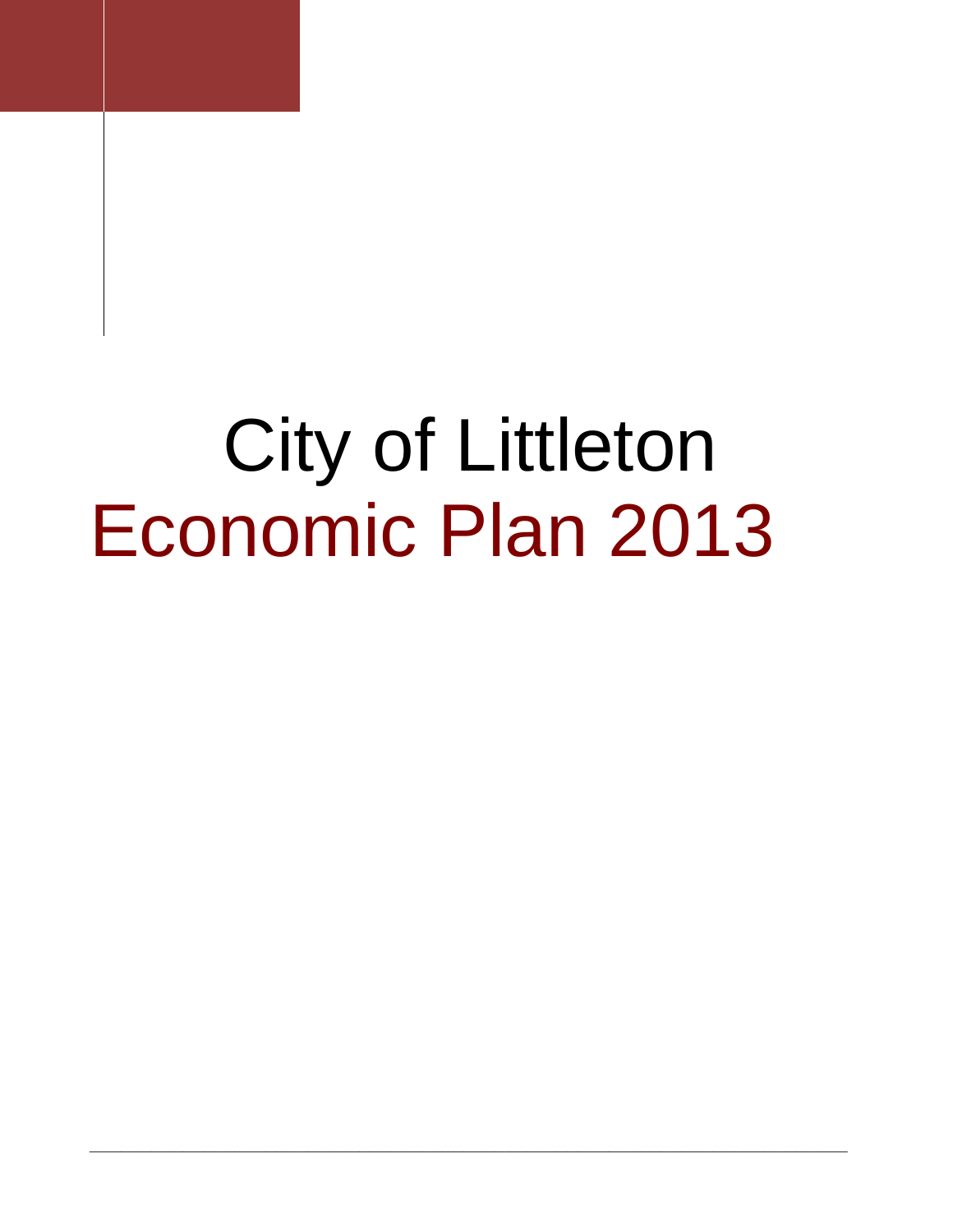## **Table of Contents Economic Plan – City of Littleton**

| <b>Forward</b>                                | Page 2-4    |
|-----------------------------------------------|-------------|
| <b>Introduction</b>                           | Page 5-6    |
| <b>Overview</b>                               | Page 7      |
| <b>Assets, Priorities &amp; Opportunities</b> | Page 8      |
| <b>Assets</b>                                 | Page 9      |
| <b>Immediate Priorities</b>                   | Pages 10-11 |
| Medium to Long-Term Priorities                | Pages 12-15 |
| Opportunities                                 | Pages 16-18 |
| Conclusion                                    | Page 19     |
| Ten Principles for a High-Performing Economy  | Pages 20-21 |
| <b>Council Goals</b>                          | Pages 22-23 |
| Addendum 1                                    | Page 24     |
| <b>Definitions</b>                            |             |
| <b>Addendum 2</b>                             | Page 25     |
| Revenue Changes - Estimated Annual Benefit    |             |
| <b>Addendum 3</b>                             | Page 26     |
| Economic and Community Improvements to Date   |             |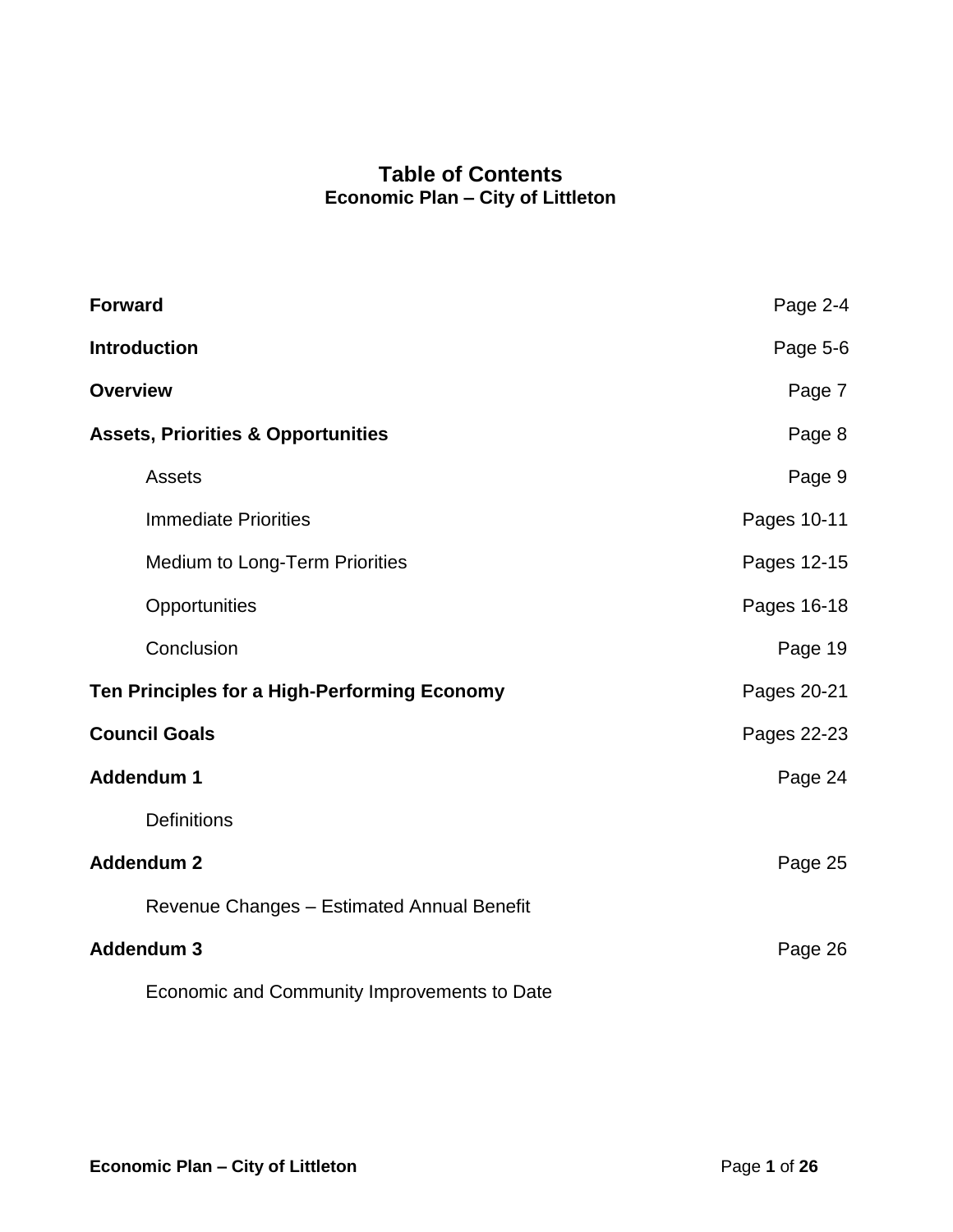## Forward

Beginning in 2012, a group of highly respected and accomplished professionals agreed to help the City of Littleton develop an economic plan that would preserve the existing character of the community while thoughtfully and strategically moving forward in a process that ensures economic vitality and sustainability. This group is known as the "**Think Tank Advisors.**" Their contributions are greatly appreciated.

# Think Tank Advisors



#### **Tom Wootten**

Executive Managing Director, Global Corporate Services **Newmark Grubb Knight Frank**

Mr. Wootten has advised investors, developers, and Fortune 500 companies on billions of dollars in real estate investments. He has personally directed scores of investment activities including strategy formation; acquisition, disposition, and joint venture negotiations;

oversight of complex real estate assets in a fiduciary context; investment analysis and development advisory work on large infill development projects; loan workouts; real estate investment banking; and asset monetization strategies.

Mr. Wootten's clients have included: Hewlett Packard Corporation, Whirlpool Corporation, Bank of America, Waste Management, Merrill Lynch Trust, URS, Liberty Global Inc., various municipalities, and many others.

Prior to joining Newmark Grubb Knight Frank and its predecessor companies, Mr. Wootten directed the domestic real estate portfolio for MediaOne Group/AT&T Broadband, and earlier for StorageTek's global real estate portfolio. Throughout his career, Mr. Wootten has worked across the United States, Europe, and Asia/Pacific on all real estate asset types.

Mr. Wootten holds a bachelor's degree from Yale College and a master's degree (Beta Gamma Sigma and Sigma Lamda Chi) in real estate and construction management from the Burns School of Real Estate at the University of Denver's Daniels College of Business. Mr. Wootten has been awarded honors as Top Rated Faculty for NACORE, has been an adjunct professor to the University of Colorado-Denver Graduate School of Planning and Urban Design teaching real estate finance and development, has lectured at the Brigham Young Law School on real estate finance development, and has lectured to numerous trade groups on real estate investment, development, and real estate economic forecasting. Mr. Wootten recently participated on the Open Space Task Force for the City of Littleton, Colorado.

#### **Specialties**

Corporate real estate strategy, asset recovery and asset monetization, real estate investment banking, transaction negotiation, development strategy, land planning and development viability analysis, and real estate investment strategy/oversight.



## **Sarah Rockwell**

#### Partner **Kaplan Kirsch & Rockwell**

Ms. Rockwell's practice emphasizes land use, real estate and public sector negotiations. Having practiced in both Colorado and California, Ms. Rockwell has represented both public and private sector clients in land use, real estate and municipal law issues associated with complex, small and large-scale development projects; including transit oriented development projects, airports, and residential, industrial and commercial development projects.

Ms. Rockwell currently advises clients on real estate and land use issues associated with transit oriented development projects. She has advised the redeveloper of the former Stapleton International Airport in Denver on land use, real estate and environmental issues associated with one of the largest urban redevelopment projects in the country. She has prepared, negotiated and implemented agreements related to a variety of public/private sector development projects. She has advised the developer chosen to redevelop Denver's Union Station site. She also has advised several airport clients on land use compatibility issues associated with land adjacent to the airports and has counseled both public and private entities on the preparation of habitat conservation plans under the federal Endangered Species Act and other endangered species issues. She also has advised clients in real estate transactions involving Brownfields properties.

**Economic Plan – City of Littleton Page 2** of 26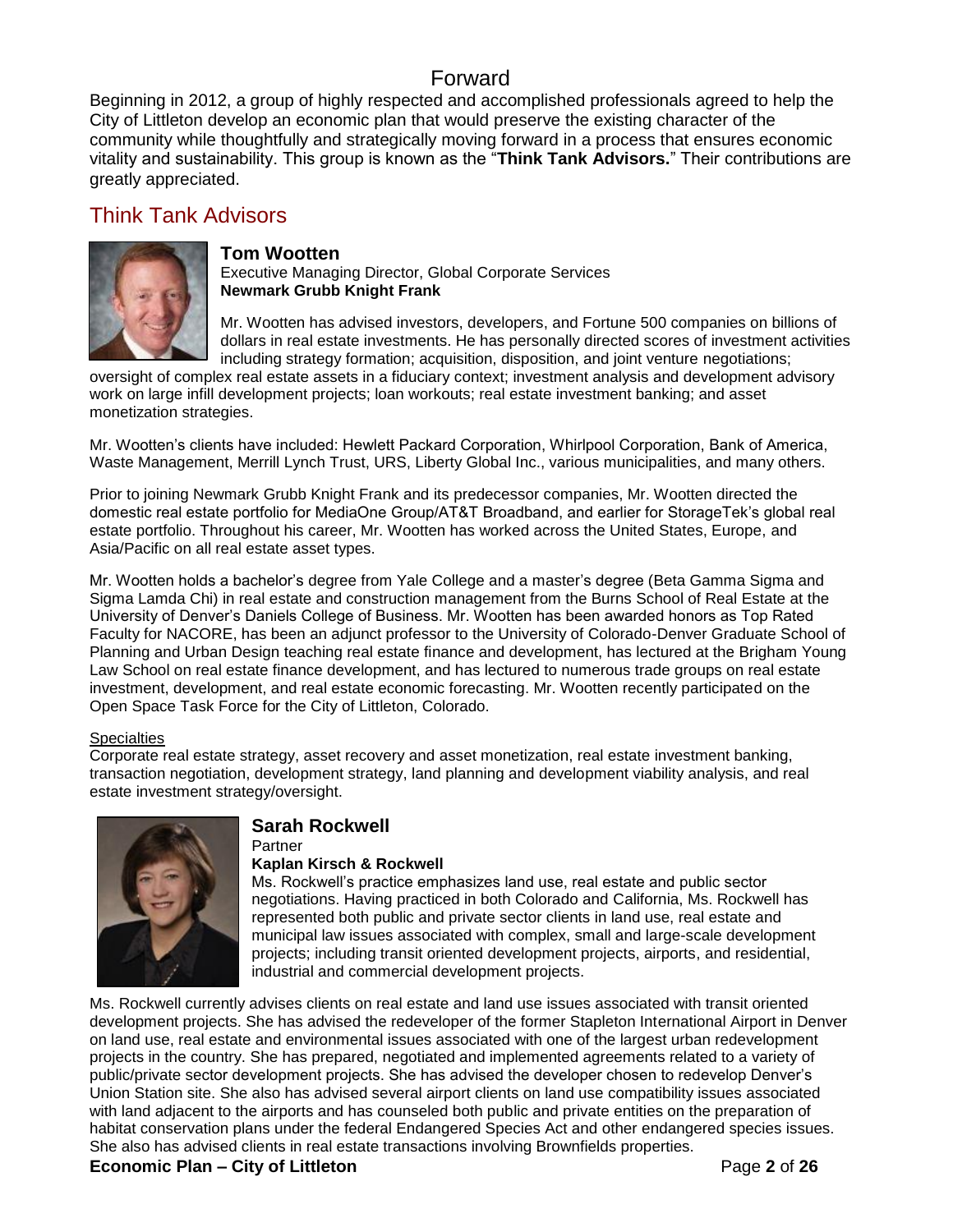## Think Tank Advisors



#### **Chuck J. Perry**  Managing Partner **Perry Rose LLC**

Mr. Perry is recognized as an authority in community based planning and mixed-use, mixed-income real estate development. He has an extensive background in creating visions for new sustainable communities, developing catalytic projects to transform housing and commercial markets, and overseeing the financing necessary to project implementation. As managing partner of Perry Rose in Denver, he directed the development of the award winning Highlands' Garden Village (HGV), leading the HGV team from concept, to entitlements, financing, design, construction and ongoing

property management. The HGV PUD written by Mr. Perry, served as a model for Denver's mixed-use zoning code. Other recent projects include revitalization plans and financial feasibility analysis for the Denver Housing Authority's South Lincoln Redevelopment (SoLi) and the Seattle Housing Authority's Yesler Terrace. In 2011, HUD awarded Soli a \$10M HOPE VI Grant and awarded Yesler a \$10M Choice Neighborhoods Grant.

In 2012, Mr. Perry began the redevelopment of Aria Denver, a 17-acre mixed-use, mixed-income development focusing on affordable housing with NSP funds and urban agriculture. In 2008, Mr. Perry managed the planning process and financial feasibility analysis to create a master plan for the 12-acre Peak One parcel in the Town of Frisco, CO. The site was rezoned and is being developed into an affordable housing community. Mr. Perry also developed the master plan and PUD for the mixed-use, mixed-income redevelopment of the vacated Carbondale, CO downtown elementary school site. He is also a partner in Rose Companies Management (RCM) under which he participates in the acquisition, financing, management, and disposition of market rate and affordable apartments and commercial properties. As a principal in RCM he oversees the management and leasing of the Denver Dry Goods Building, the Trocadero Apartments, the Cottage Hill Senior Apartments and HGV Green Commons, which include over 250 housing units and 225,000 square feet of retail and office.



#### **Andrew Hancock**  President **FirstBank of Littleton**

Mr. Hancock began his career with FirstBank in 1985 at the Vail location. He became president of FirstBank of Breckenridge in 1997 and took over as president of the Littleton market in 1998. He is presently a member of the Credit Policy Committee for First Bank and is Chairman of its loan committee. The Littleton market has assets in excess of \$450 million and annual loan production in excess of \$75 million.

Currently, Mr. Hancock serves on the boards of the Littleton Housing Authority (Committee Chair), Arapahoe Community College, Hudson Gardens and Littleton Public Schools Foundation (Treasurer). He is also a member of the American Bankers Council of Community Banks.

As Colorado's largest locally-owned banking organization, FirstBank has been providing full service banking for nearly 50 years. Since its first bank charter was granted in 1963, the bank has grown into a \$10 billion organization with over 130 locations and more than 2,000 employees in Colorado, Arizona, and California. FirstBank is one of the premier investors in Colorado based real estate secured loans and bonds. In addition, FirstBank is a strong supporter of its local communities and in the last ten years has contributed well over \$30 million to charitable organizations and countless hours of community service.

#### **Jessica Ferrufino Alizadeh**

President **Ferrucom Communications, LLC** No biographical information was provided.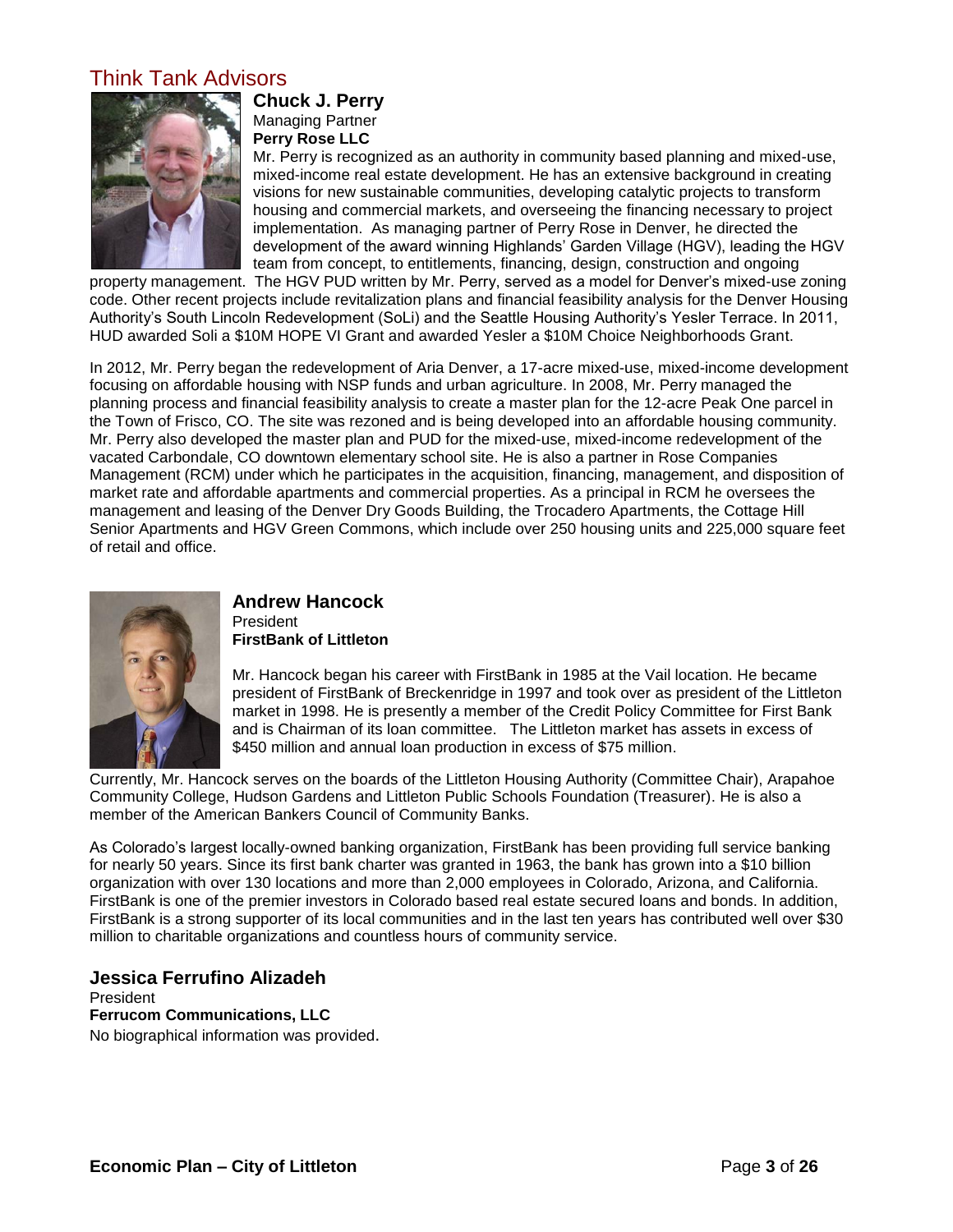# Staff Advisors

## **Denise Stephens**, Economic Development Director **Dennis Swain**, Principal Planner **Glen Van Nimwegen**, Community Development Director **Mike Braaten**, Deputy City Manager **Kelli Narde**, Director of Communications

Approval of the Economic Plan will allow, as defined in this document, staff access to the tools available to local government and provide guidelines to address the "Priorities" and "Opportunities" identified by residents, business owners and City Council. Specific actions such as the use of incentives or the reformation of the Urban Renewal Authority will be presented to City Council for consideration. This plan accompanies the successful programs already in place that include the nationally and internationally recognized business resources and services provided by the Economic Development Department, interdepartmental cooperation and excellent service delivery from all city employees. All projects, actions and outcomes will be properly analyzed and measured.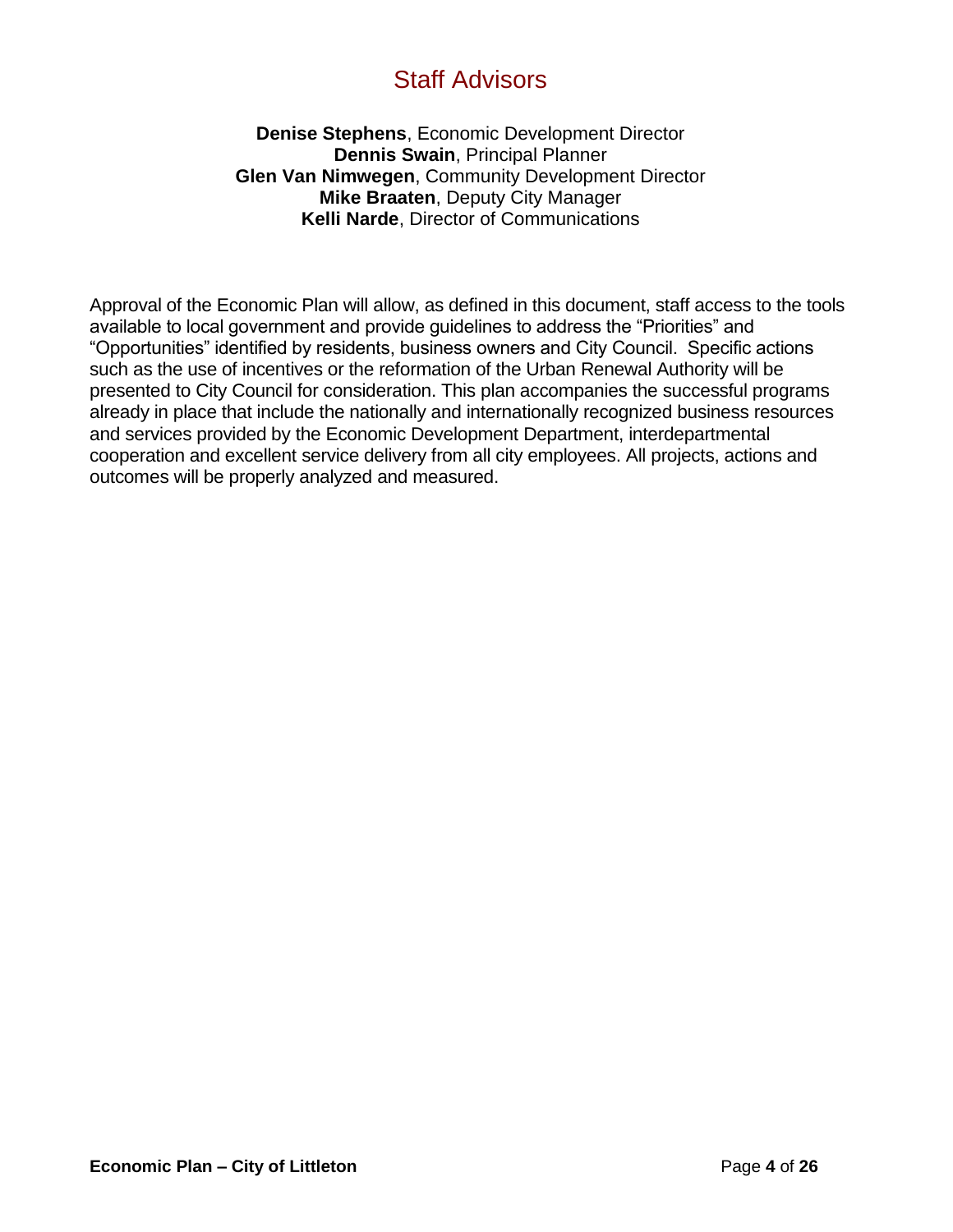# Economic Plan

## **Introduction**

Littleton is a city with many assets. It is a great community in which to live, work and play. It possesses an attractive hometown feeling, an extensive system of parks and interconnected trails, a historic Main Street, light rail access and superior public schools. These attributes are a strong foundation on which to build ongoing economic vitality and a proactive plan for strategic development. Other states and neighboring communities have outlined plans and identified tools that help attract and retain businesses and guide the development of vacant land, underutilized corridors, infill improvements, and the revitalization of residential areas. To remain competitive, Littleton must do more.

The city has improved in many ways, but these improvements have occurred without an updated Comprehensive Plan, an Economic Plan or strategic proactive engagement. Development has "happened" in Littleton instead of being thoughtfully directed. Now is the time for the city council to continue its lead in this process; to serve as the moral compass for the community and to encourage a bright future for Littleton.

Sustainable economic vitality occurs when a plan considers the impact on business, employment and housing. The goal must be to view the fundamental components of a community holistically and plan for each part understanding its impact on the entire system.



A successful Economic Plan should drill down on how various elements influence business, employment and housing and create a vibrant, attractive community. These key elements include:

**Business** – retention and attraction **Employment opportunities** – residents and non-residents **Public transportation** – access and ease of use **Traffic flow** – easy access to all parts of the city **Community services** – street maintenance, police, fire, planning and zoning, health facilities, programs for challenged populations **Education** – K-12, higher education, trade schools **Housing** – adequate and affordable single-family and multi-family units for a diverse population, senior housing options **Amenities** – parks and open space, recreation facilities, entertainment, cultural events, retail options **Forward thinking** – comprehensive analysis and strategic long-term planning to help strengthen the overall community fabric and assure its long term sustainability.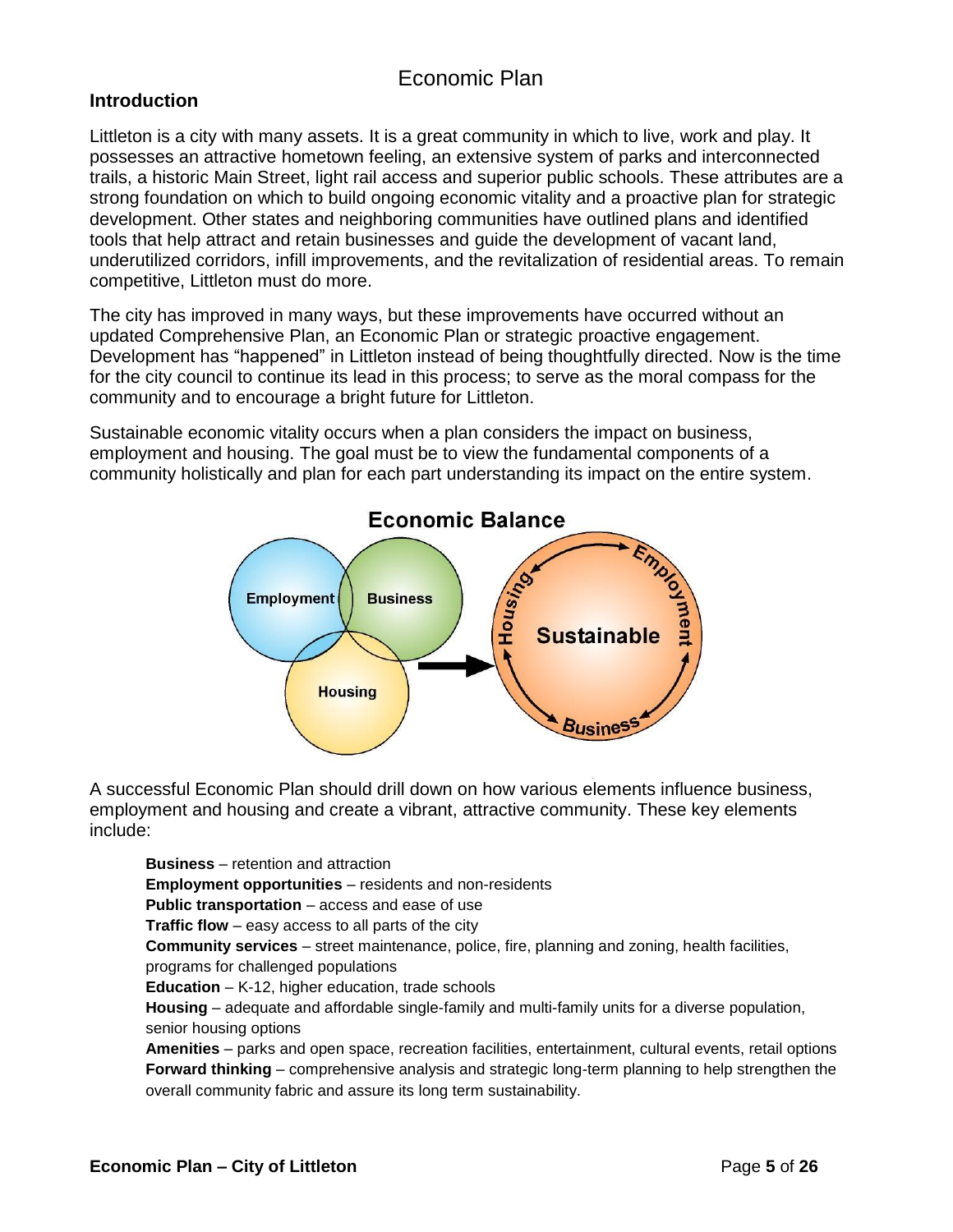A successful Economic Plan is critical to achieving council goals. Successful components are significantly more focused than in the Economic Plan. Attributes include:

> Sales Tax Property Tax Other Revenue Streams



#### Of these, the city budget is comprised as follows:

#### **Risk**

The risk of failing to act is a decline in retail sales. The city cannot afford any measureable reduction in sales tax revenue. A proactive plan calls for an analysis of the current and future retail market as well as a long-term plan for additional revenue streams.

## **Opportunity Cost**

The cost of doing nothing or failing to act is lost opportunity. With retail trends shifting, the city must evaluate the potential impacts on existing and incoming retailers. The plan should encourage attraction of retail operations on the upswing, help mitigate decline of existing operations and minimize leakage to other jurisdictions.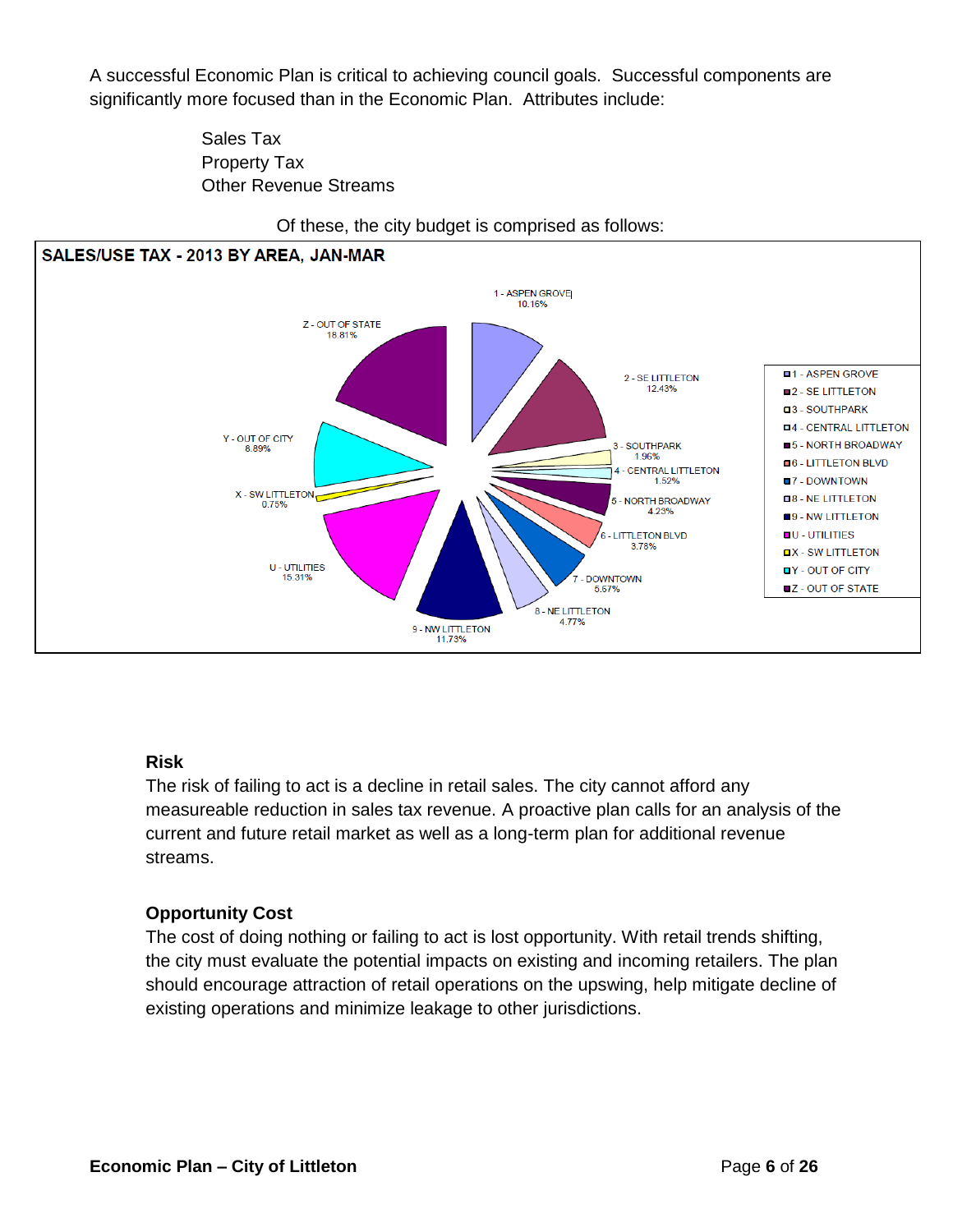## **Overview**

The City of Littleton is home to approximately 2,493 businesses employing more than 28,510 workers. These two figures indicate success in retaining and attracting dynamic businesses offering a wide variety of employment opportunities. Jobs are important to the city for a variety of reasons, but primarily because people working in the community spend money here and often desire to live here, both of which result in sales tax revenue. While tax revenue is important, it is the vibrant and vital interplay between residential, business, and retail uses that help define the city's unique draw. With its structural reliance on sales tax revenue for operations, the city needs to be particularly supportive of retail businesses. Additionally, employees who commute to Littleton for work may decide to purchase a residence or shop in the city, which means more people and activity helping to expand the retail, residential, and employment market.

Challenging economic conditions and competition from other cities requires a thoughtful and flexible Economic Plan. The city needs to approach the business and community development process with a "yes" first attitude, an open mind and new tools that allow it to foster vitality. The city needs a plan that provides resources to retain and grow existing business and addresses the requirements for attracting new business. By implementing the Comprehensive Plan and Economic Plan, the city can achieve the following results:

- $\triangleright$  Retain and strengthen existing businesses
- $\triangleright$  Attract new businesses that offer new employment opportunities and new sources of revenue
- $\triangleright$  Promote new growth and development located along major transit lines and proximate to retail and service hubs in order to increase the customer base for Littleton businesses
- $\triangleright$  Improve the quality and availability of single-family housing through encouraging reinvestment in existing housing stock, an affordable senior housing rehab incentive program and expanded housing and graduated care options within or proximate to **Littleton**
- $\triangleright$  Encourage new housing development to complement existing housing stock and bolster local property values
- $\triangleright$  Improve or redevelop distressed and underperforming shopping areas
- $\triangleright$  Identify and improve undeveloped and underdeveloped properties along major corridors to meet the goals of the Comprehensive Plan
- $\triangleright$  Increase employment opportunities
- $\triangleright$  Expand the availability of products and services in Littleton
- $\triangleright$  Make strategic investments in expanding Littleton's parks and open space system in order to strengthen connections while stimulating high-quality development/redevelopment
- $\triangleright$  Develop, recognize and capitalize on strategic relationships and partnerships that make Littleton a great community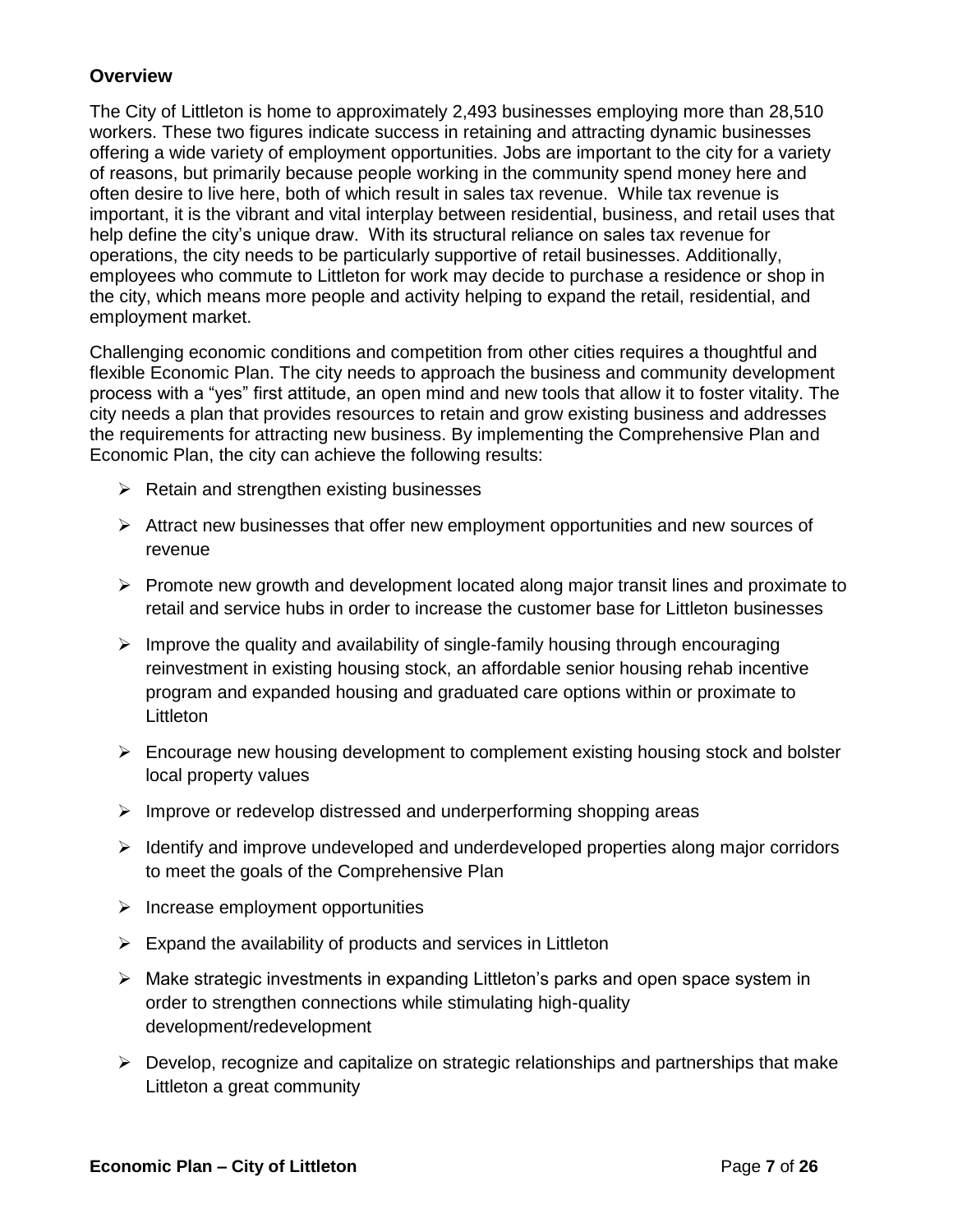## **Assets, Priorities & Opportunities**

## **Assets**

Source: Citizen Survey, Business Survey, Inspire Littleton and Staff

- 1. Hometown Feel
- 2. Schools
- 3. Light Rail
- 4. Historic Main Street
- 5. Diverse Residential Areas
- 6. City Support of Business
- 7. Open Space and Interconnected Bike Paths and Trails
- 8. Health Care and Technology Business Clusters in South Park
- 9. Museum, Library, Buck Center, Hudson Gardens
- 10. South Platte River, Carson Nature Center, South Platte Park
- 11. Community Events
- 12. Educated Workforce
- 13. Developable Land with Great Visibility and Access
- 14. Developable Sites with Entitlements in Place

## **Priorities**

Source: Citizen Survey, Business Survey, Inspire Littleton and Staff

- 1. Create Incentive for Business Investment (Meeting Site Selector Requirements)
- 2. Engage Property Owners and Developers
- 3. Inventory Existing Parking and Additional Options for the Downtown Area
- 4. Strategic Revitalization Along Major Corridors (Littleton Boulevard, Santa Fe, Broadway)
- 5. Update Aging Shopping Centers
- 6. Restore Underperforming Shopping Centers
- 7. Strategically Expand Retail Options
- 8. Diversification of Revenue Streams
- 9. Expand Employment Opportunities
- 10. Revitalize Northeast Neighborhood
- 11. Update and Increase Available Housing with Revitalization Programs
- 12. Increase Senior Housing Options
- 13. Attract More Students for K-12

## **Opportunities**

- 1. Infill Development
- 2. Redevelopment
- 3. Transit Oriented Development
- 4. Health and Wellness
- 5. Technology and Information
- 6. Creative Industries
- 7. Tourism and Outdoor Recreation
- 8. Downtown as an Economic Engine

**Littleton Resident Survey**, National Research Center, Inc.: conducted October 2012 (Results in Littleton Report Dec/January 2012-2013) **Littleton Business Survey**, National Research Center, Inc.: conducted November 2012 (Results in Littleton Report Feb/March 2013) **Inspire Littleton**, "Guiding Principles" (Published in Littleton Report Dec/January 2012-2013)

## **Economic Plan – City of Littleton Page 8** of 26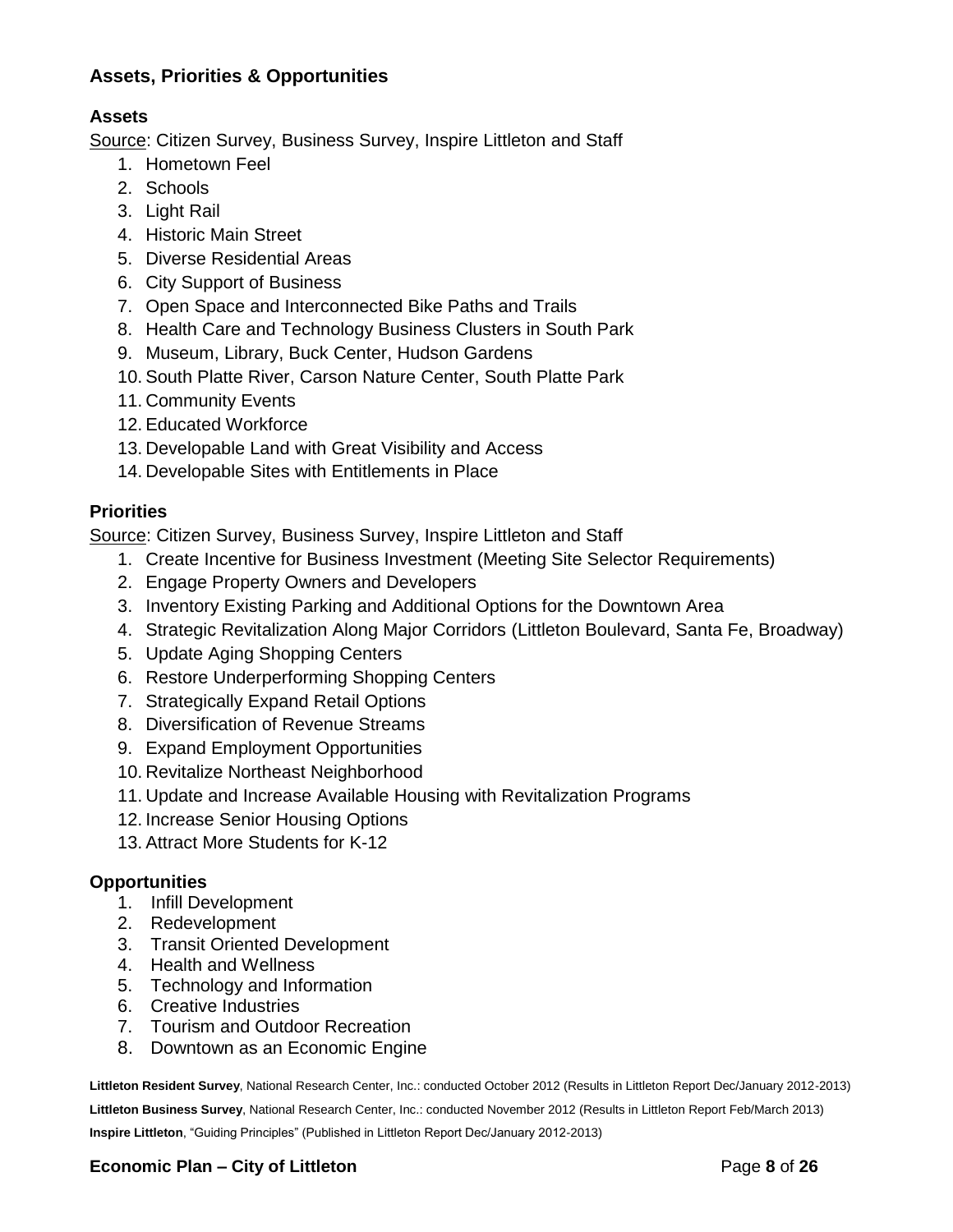## **Assets**

The city needs to include the identified assets in a strategic marketing plan. Many people have a perception that everyone is aware of Littleton's quality of life and amenities or feel it is inappropriate for a municipality to develop a brand identity and market for attraction and retention of businesses and citizens. This view needs to change if the city hopes to remain competitive with the Denver Metro area and the greater Front Range. Littleton needs to rejuvenate its image and develop and present a consistent appearance and message to the public. It is counterintuitive to attempt to move forward with the practices and beliefs held from the past. The city cannot rest on its laurels if it is to remain vital by attracting new businesses and residents. Littleton is a great community with a hometown feel, top notch schools, an historic and interesting downtown, great recreational amenities, and engaged citizenry with many new and exciting things on the near horizon. We need to promote everything Littleton has to offer.

Sources including the Denver University student branding and marketing analysis, the citizen survey and the business survey have made strong recommendations for updating the city image and engaging in proactive marketing. The brand update is almost complete and is the first step in building a strategic marketing plan that will capitalize on the city's assets and help attract new businesses and residents to Littleton.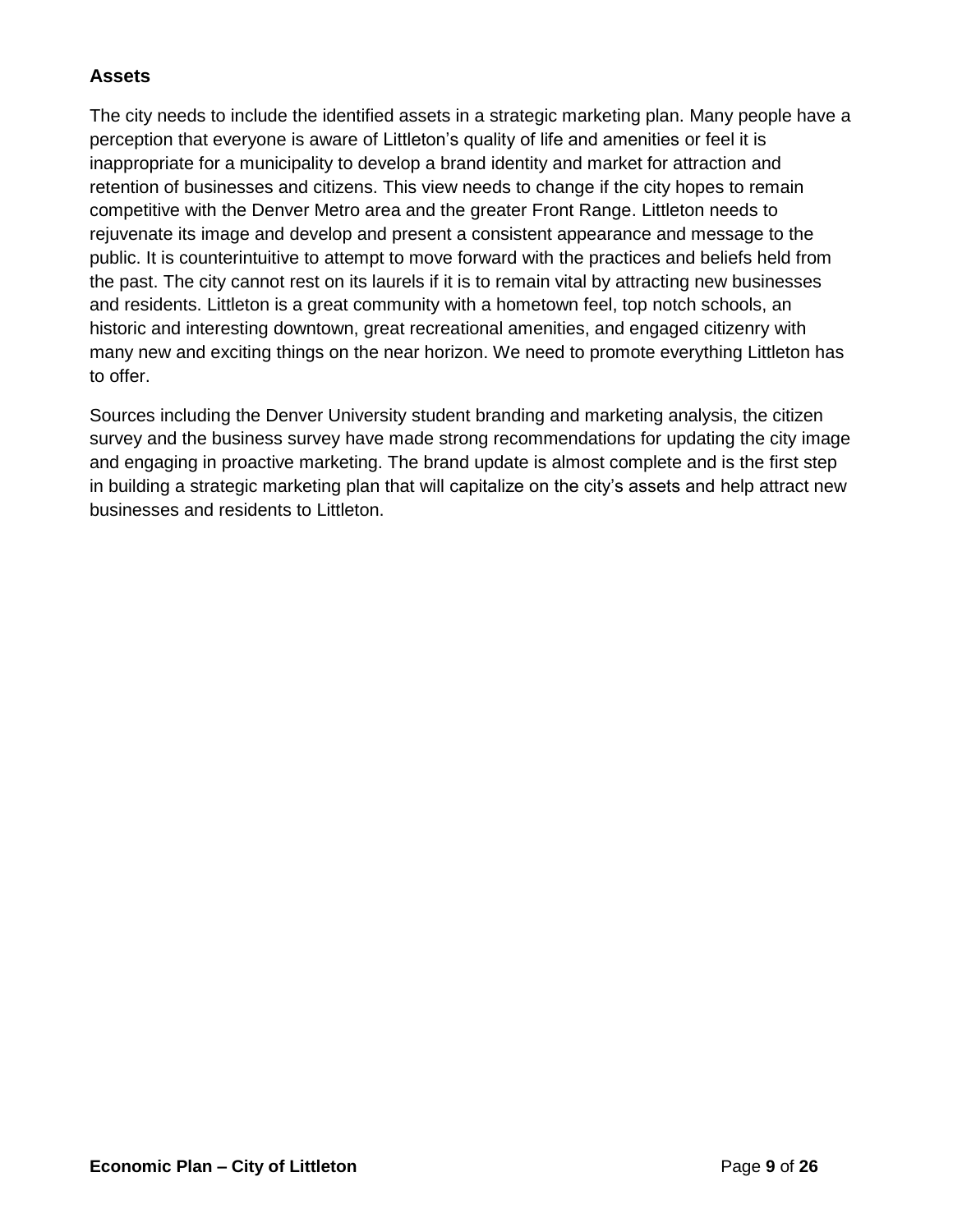## **Immediate Priorities**

- **Priority #1** Create Incentives for Business Investment (Meeting Site Selector Requirements)
- Issue: Site selectors are looking for properties that meet specific functional/location requirements as well as overall cost profiles including public incentives and finance mechanisms. Competitor cities offer a variety of incentives and many have more diverse property offerings. The right incentives can help when site selector goals can't be completely accommodated by the private sector alone.
- Solution(s): To remain competitive with other cities, Littleton needs to offer the tools required to attract and complete developments (TIF's, PIF's, Sales Tax Sharing Agreements, Use Tax Rebates, and Permit Fee Abatement).

#### **Priority #2** – Engage Property Owners and Developers

Being landlocked with limited vacant land for development in private ownership requires several things.

Issue: Communication and positive rapport with land owners and developers.

- Solution(s): Identify land owners and developers. Engage them in an ongoing communication to include access to the city manager and department representatives empowered to expedite the development process.
- Issue: Partner with owners, developers and the affected community to gain expeditious approval of projects that further the goals of the Comprehensive Plan.
- Solution(s): Expedite projects that meet economic and land use goals whenever possible. Continue to amend development codes to ensure all steps in process add value to the outcome. Provide feasible alternatives when necessary. Identify specific uses and desired types of development.

#### Issue: Strategies for a proactive approach to infill development.

Solution(s): Engage property owners in regular communications. Hold commercial property owner roundtables to discuss issues and describe city resources, including the "Revitalization Incentive Grant." Identify specific uses and desired development. Provide the tools required for strategic infill improvements such as making limited property acquisitions through typical arm's length transactions that facilitate assemblage; or a land exchange with current city owned parcels. Use public tools to guide higher quality development that implements the city's goals that would otherwise not be viable.

**Priority #3** – Inventory Existing Parking and Additional Options for the Downtown Area Accessibility Issue: The downtown area has both perceived and actual parking limitations. Mitigation of the problem is being done intermittently, but a long-term solution addressing the impacts on the residents, the historic character of the area, the pedestrian environment and growing business demand must be identified and implemented.

Solution(s): Properties central to downtown need to be appraised for parking and the costs versus benefits must be assessed. Available parking should be clearly identified on-site, as well as on individual business websites. Available parking, free and paid needs to be more clearly identified for visitors. The city should look at options for establishing circulator bus service from outlying parking to Main Street. Metered parking should be revisited. Agreements between businesses and owners of private parking should be encouraged. Look toward increased density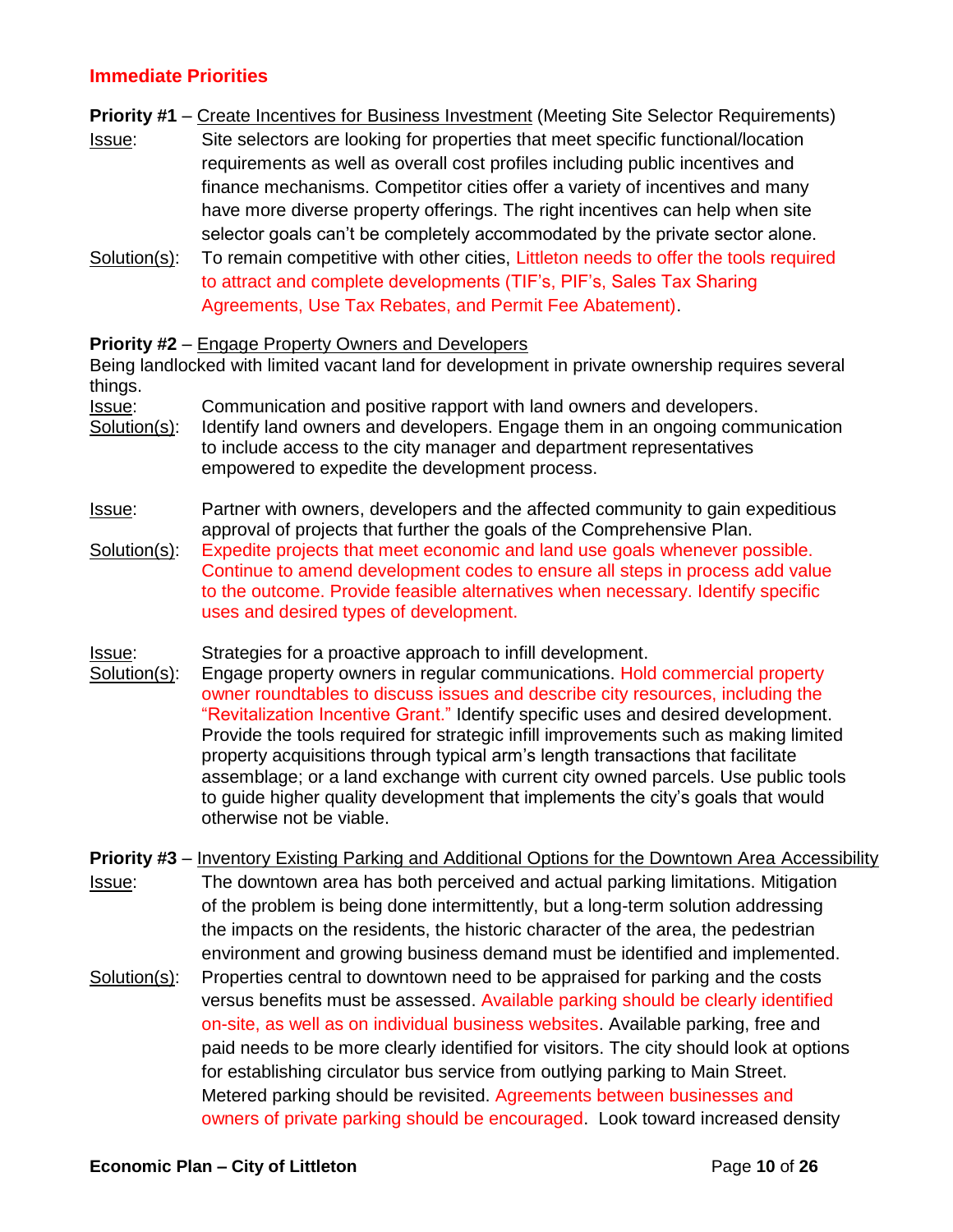development in the downtown area to help provide additional paid public parking options including structured parking facilities.

- **Priority #4** Strategic Revitalization along Major Corridors (Littleton Boulevard, Santa Fe and Broadway)
- Issue: The city has three major corridors that need improvement and strategies for sustainable development as identified by the Comprehensive Plan. The city needs to identify the major assets and issues and mechanisms for new development and redevelopment. Sub-area plans for each of these areas should be a high priority and those plans should include a strategic relationship to one another. A variety of development tools should be considered to implement the plans.
- Solution(s): The reformation of an Urban Renewal Authority to identify districts and projects and implement improvements. Focusing revitalization along Littleton Boulevard and Broadway will have several positive impacts. Littleton Boulevard is the gateway to downtown Main Street and strategic redevelopment would benefit both areas. The Broadway corridor is improving one or two parcels at a time. A more comprehensive strategy would help create a more cohesive appearance and feel. Many experts recommend planned developments that border and face onto as opposed to away from the river. Various city plans have recognized the Santa Fe corridor as a premier location for mixed-use development. These plans should be reviewed to determine if what currently exists will help encourage connections to the South Platte River.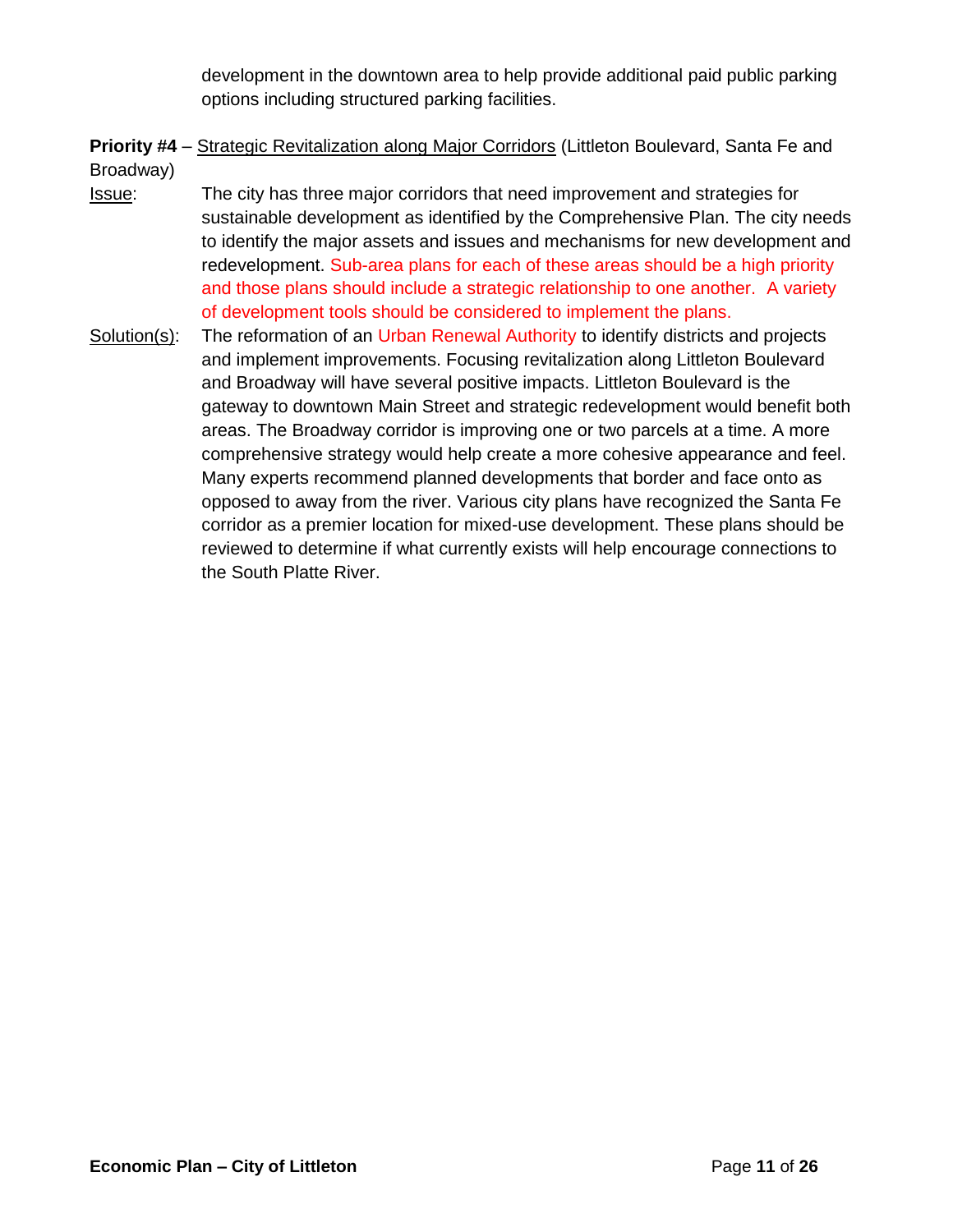## **Medium to Long-Term Priorities**

#### **Priority #5** – Update Aging Shopping Centers

- Issue: Many of the area shopping centers suffer from deferred maintenance and outdated appearance.
- Solution(s): **Provide grant programs that incentivize improvements** that benefit and enhance the public realm for existing tenants and make the center more appealing for new tenants. The city offers a matching grant for this purpose known as the "Revitalization Incentive Grant Program." Improvements would help attract more viable merchants and an increased customer base. **Additional tools, where appropriate and legally permissible, should include PIF's, Sales Tax Sharing Agreements, and Use Tax Rebates.**
- **Priority #6** Restore or Redevelop Underperforming Shopping Centers to Meet Market Demands Issue: Many of the area shopping centers are experiencing vacancies as well as underperforming merchants. This may be due to physical issues or an eroded market area.
- Solution(s): **The city should explore opportunities to restore underperforming or obsolete commercial properties to an economically efficient condition. This may include strategic property acquisition or land use changes that allow mixed-use opportunities.**

#### **Priority #7** – Strategically Expand Retail Options

- **Issue:** The largest source of revenue for the city is retail sales tax. One or two larger retailers can produce as much sales tax as all smaller retailers combined. For a variety of reasons, some residents and small business owners oppose big box retailers, while others prefer larger retailers.
- Solution(s): **More desirable larger retailers need to be identified and courted in order for the city to sustain its fiscal health**. The Economic Development Department will research site requirements, corporate contacts and public response to companies such as Whole Foods, Trader Joes, Cabelas, etc. Once good candidates are identified and vetted, staff will establish communication and proactively seek a location in the city through an incentive package. **Incentives should include TIF's, PIF's, GID's, Sales Tax Sharing Agreements, Use Tax Rebates, and Permit Fee Abatement**.

#### **Priority #8** – Diversification of Revenue Streams

- Issue: Dependence on sales tax means the city budget rises and falls with consumer spending. It also means an unspoken but clear directive to maintain and grow retail operations. Expending city resources on businesses that create greater employment opportunities are overshadowed by a financial survival imperative to give priority to sales tax generating businesses.
- Solution(s): **Begin increasing and diversifying revenue streams**. Although under TABOR, state and local governments cannot raise tax rates without voter approval and cannot spend revenues collected under existing tax rates if revenues grow faster than the rate of inflation, it is advisable to **build and implement a strategy**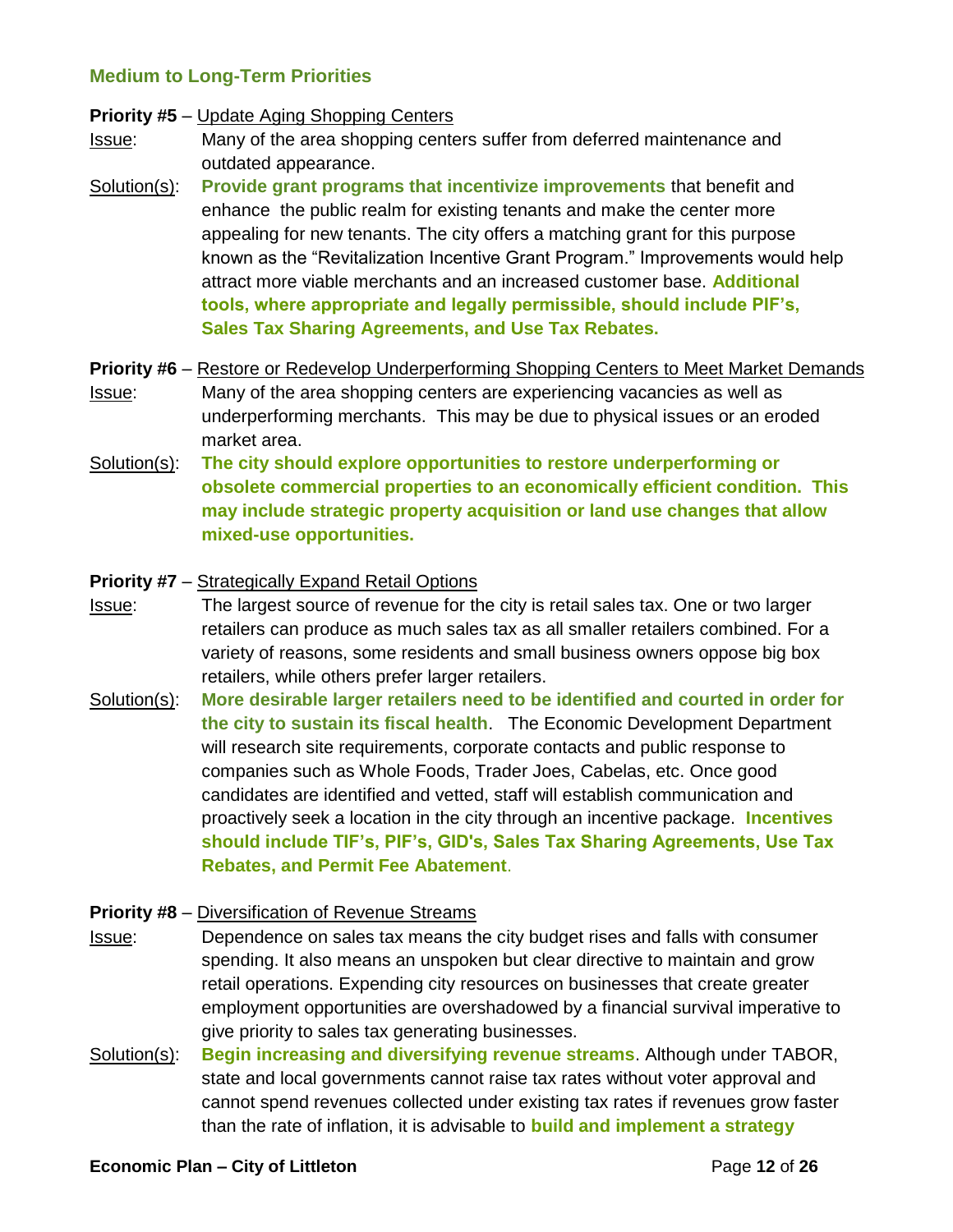#### **before it becomes a critical necessity with no time to gather support**. Many

cities have increased their sales use tax rate and Littleton remains one of the lowest at 3%. A common solution would be to increase the rate from 3% to 3.5%. Other possibilities include:

- 1. **Candy & Soda Tax** Lakewood and Aurora separated these as exceptions from the food for home consumption tax.
- 2. **Lodging Tax** Littleton does not have this tax. It is a low impact tax as it is paid by hotel guests, typically non-residents.
- 3. **Rental Tax** (Rental Property Owners) similar to a "lodging tax." This would be another revenue stream and might also help to curb the tide of non-owner occupied housing units. This money could be allocated in part or in full for capital improvements. It can be argued that multi-family units through density alone place a higher demand on city services without producing much revenue for those services.
- 4. **Head Tax/Occupational Privilege Tax** This has been a part of doing business in Denver and Aurora for decades. Revenue generated from head tax/occupational privilege tax would allow the city more latitude in what kind of businesses to attract. Some larger service employers don't produce sales tax but utilize city services. This would be a way to cover those service costs.
- 5. **Internet Sales Tax** The State of Colorado is looking at legislation that would permit taxation of Internet sales at both state and local levels, requiring remote sellers and single and consolidated providers to collect sales and use taxes pursuant to the applicable destination rate. Support of this legislation should be balanced against opposition to the uniformity in sales tax rates and state level administration and collection of sales and use taxes.
- 6. **Development Impact Fees** Investigate the costs and benefits of implementing growth impact fees for new development.

#### **Priority #9** – Expand Employment Opportunities

Issue: Everyone wants to see improved job opportunities. Generally, job creation takes place in the private sector. Littleton, as all cities, would benefit from more employment opportunities for residents and new employment opportunities for non-residents. Current economic challenges are causing most private companies to hire conservatively. Very few companies are creating new jobs. The city needs to maintain a business friendly environment including the resources already provided by the Community and Economic Development Departments. When business owners are helped to grow their businesses, it follows they would develop more confidence and become more likely to hire new employees.

> Current studies indicate an impending "workforce crisis" with a severe shortage of qualified workers. Everyone that will be hired in the next 25 years has already been born. Since the economy can't grow faster than the population, a strategic plan for attracting and educating workers for growing industry sectors is imperative. Business attraction plans should include workforce availability.

#### Solution(s):

1. The city needs to identify existing business employment needs and the labor requirements for the industries it wants to attract. Strategies and progress can be leveraged though partnership with the state, Arapahoe/Douglas Works and local educators.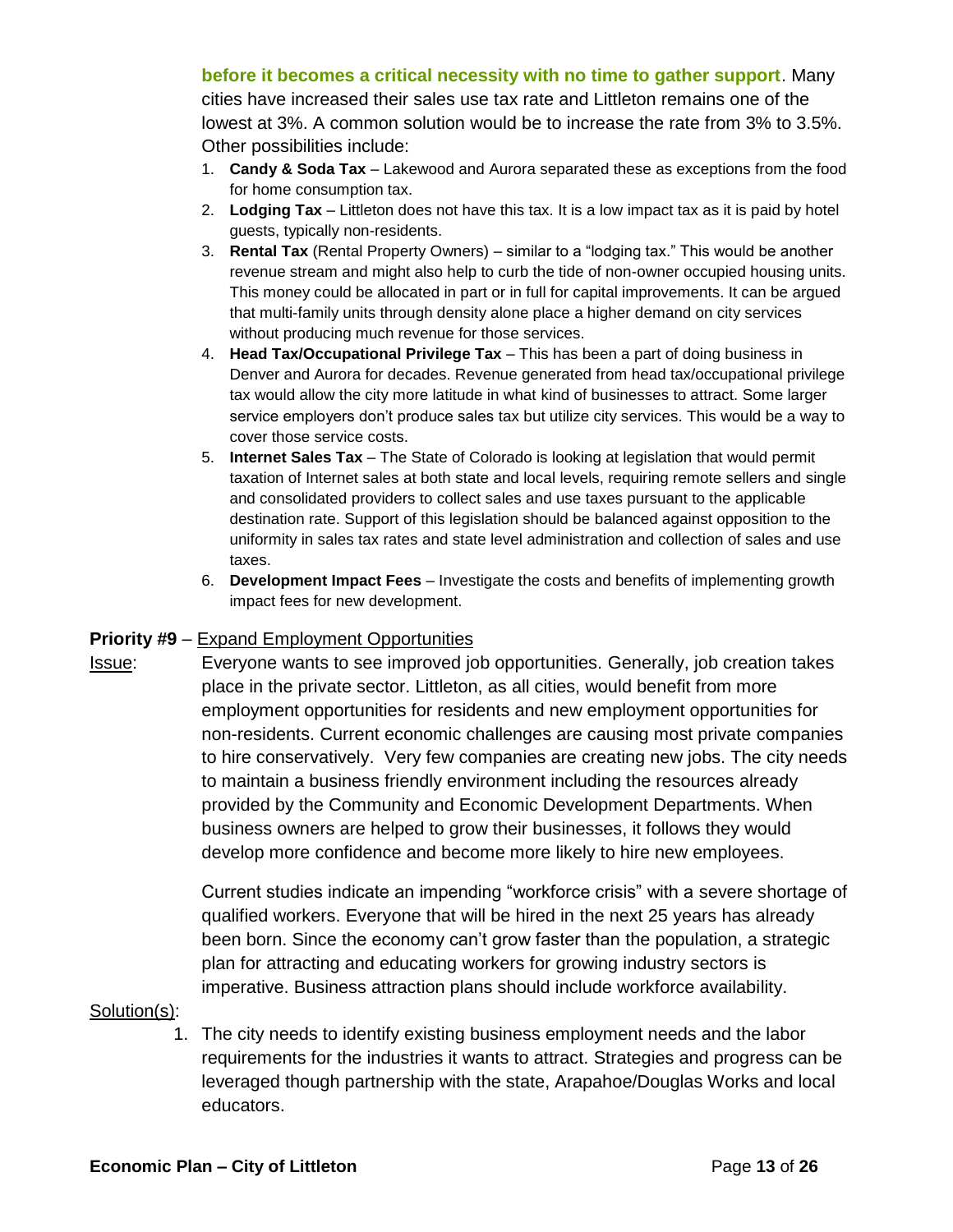- 2. City staff should research employment incentives at all levels including federal, state and county and make that information readily available to business owners.
- 3. The city needs to assess how many residents are unemployed and what jobs would meet their skill sets. The city then could determine how many businesses might be hiring for those positions and how the city can facilitate appropriate matches.
- 4. Staff needs to analyze how many non-residents work here, how much money these employees bring to the city and what types of jobs do these non-residents hold?
- 5. Once these two sectors can be evaluated, staff can then incorporate the numbers and types of jobs that are sought through business attraction efforts.
- 6. Job creation strategies need to be weighed against current and future city revenue generation.
- 7. Bringing gigabit broadband capabilities to Littleton would open many opportunities including business attraction and new employment opportunities.
- 8. The city may consider commissioning targeted economic development studies in order to help identify specific industry clusters and companies for targeted marketing.

## **Priority #10** – Revitalize the Northeast Neighborhood

- Issue: Although many issues related to the Northeast Neighborhood have been improved with code enforcement and some renovation and scrape and rebuild, and aging multi-family apartments remain a concern.
- Solution(s): The city should encourage improvements in residential areas and engagement of the community. Continued use of the city CDBG allocation for infrastructure improvements is advised. The city should further explore development of a Northeast Neighborhood Community Group that would include residents, property owners, community service providers and city representatives. A properly facilitated, ongoing interaction could provide valuable insights from the participants regarding their impressions about their community and what the city does to care for the area. **A sub-area plan for commercial properties along Littleton Boulevard should recommend land use changes and improvements that would be supported by the neighborhood and bring new people to the area as well**.

**Priority #11** – Update and Increase Available Housing with Revitalization Programs Issue: When a community has limited, affordable single-family housing, a plan must include strategies to improve existing homes experiencing deferred maintenance, alternative options for current home owners and mechanisms that encourage new ownership.

Solution(s): Identify single-family homes showing wear due to deferred maintenance that are owned by people looking to downsize.

> Work with South Metro Housing Options on a **senior housing rehabilitation program**. The first step is to identify target areas (clusters of single-family homes with owners ages 55+ who are low to moderate income). The second step is to identify grants and programs available for low cost rehab. Third is to develop a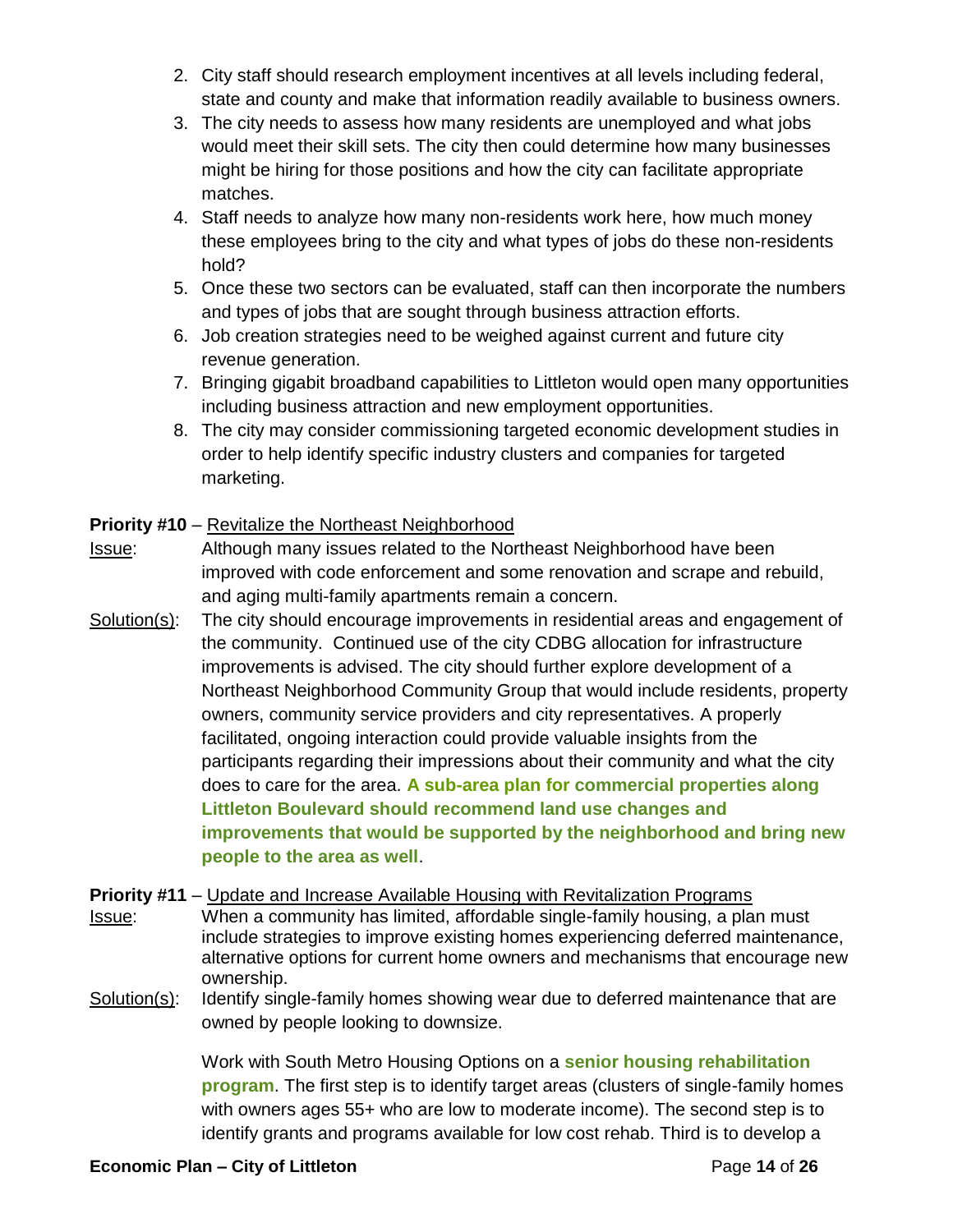communication plan for potential participants that encourages voluntary transition within the community.

**Introduce a first-time home buyers program** that will encourage younger couples and families to purchase single-family homes. The city is participating in the Metro Mortgage Assistance program (MMA) that offers down-payment and closing cost assistance grants (DPA) and below-market rate, 30-year fixed loans to income qualified, first-time homebuyers.

**The Denver region is experiencing a great in-migration of people ages 25 to 35. The city needs to provide housing options that address the lifestyle requirements of this demographic, who are often attracted to higher density, mixed-use and walkable communities within or adjacent to the downtown area.** Meetings with realtors and residential property developers will provide lifestyle and housing preferences that will be incorporated in the housing assessment and plan.

## **Priority #12** – Increase Senior Housing Options

For a community to remain vital it needs to experience an appropriate level of housing turnover. Current, aging single-family homeowners resist selling because of income and asset concerns and because seniors have few or no downsize housing options within the city limits.

- Issue: Seniors looking for alternative, affordable housing options are not finding them in the City of Littleton. Most people aging in place are not vacating because they do not have a workable transition plan, their homes are paid off, they have deferred maintenance and they want to remain in the neighborhood they know. Many fail to downsize prior to a critical event that forces them into another, less desirable living situation.
- Solution(s): Provide transition liaison services and moving assistance programs for seniors. Develop or redevelop areas within the city that provide **affordable, low maintenance housing** such as patio homes and cohousing. Develop or redevelop areas within the city that **offer graduated care and flexible financial participation**.

## **Priority #13** – Attract More Students for K-12

- Issue: As the city population has aged, Littleton Public Schools has experienced a continuing decline in student enrollment. This has resulted in school closures in the last few years. Part of attracting new residents and business is having a strong primary education system, especially compared with neighboring municipalities. Currently, the student population is 20% out of district. It is imperative for the city to help avoid any additional reduction.
- Solution(s): **Find ways to free up more single-family homes.** Affordable senior rehab programs will enable improvements to properties experiencing deferred maintenance, improve property values, and encourage older residents to downsize and free up their homes for sale. Participation in the Metro Mortgage Assistance program will help encourage younger families with children to move into the city and increase the student population.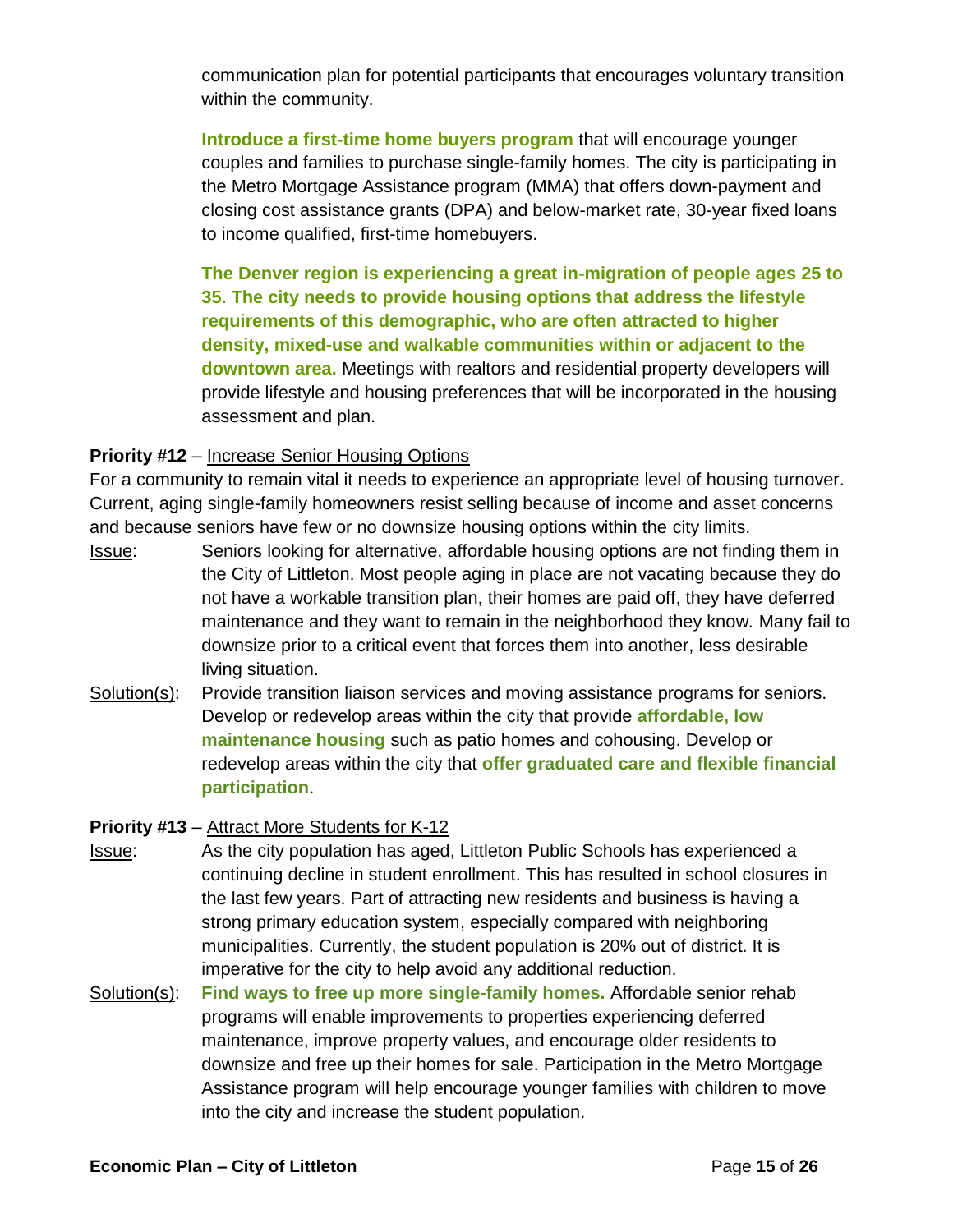## **Opportunities**

There are a number of opportunities within the city that will require city investment in order to "harvest" true potential. These opportunities may involve areas where current zoning is not reflective of development potential under current and future market conditions. This potential may include changing or broadening uses, or may also include significant density increases over what is currently allowed by zoning. Encouragement of sustainable development includes a proactive approach with the city working with property owners and developers to achieve the optimum use of property consistent with the Comprehensive Plan.

By definition, these opportunities will require sufficient direct economic return to justify the city's investment. Results should be far greater than pure direct economic return, however: by engaging in thoughtful planning and strategy, the city investment will generate a virtuous circle of benefits that extend far beyond direct economic return, and position the city for a sustainable renaissance.

**Direct Economic Benefit**: Direct economic benefit will come in the form of increased sales tax, additional permitting fees and higher property tax. These benefits are easy to quantify and measure, and will define the threshold for city investment.

**Indirect Economic Benefit**: Studies consistently show that thoughtful property investment stimulates investment in adjacent properties. This investment comes in the form of reinvestment (improving existing buildings and homes through rehabilitation) and redevelopment (replacing functionally obsolete buildings with more relevant and sustainable buildings that better embrace area potential). Thoughtful city investment will catalyze area investment and fundamentally transform expectation of what its citizens deem possible.

**Positive City Image**: The City of Littleton needs to avoid a reputation that discourages development. Evidence suggests that property owners and developers talk with one another sharing good and bad experiences. The city must embrace innovative and new concepts that change the paradigm (or "raise the bar") of what can be done within city boundaries and recognize the associated value and benefits that come with thoughtful partnership between the public and private sectors.

These opportunities are characterized as follows:

#### **1. Infill Development**

There are opportunities related to the remaining, first-generation development parcels. With proactive city engagement, there is the opportunity to raise the bar: different or mixed uses, higher density, and higher quality developments. The city can choose to become a stakeholder and partner in transformative change have far-reaching consequences. Becoming a proactive partner in meeting the challenges of the future will signal a return to the strong and mixed-use community fabric that historically defined the City of Littleton.

#### **2. Redevelopment**

The city has a number of aging commercial districts that may no longer be viable in today's economy. These districts are characterized by large land assemblages and define significant potential opportunity by virtue of their location and size. The city can be instrumental in reversing a downward spiral of deterioration and tenant strength by encouraging re-investment that will transform and help redefine the future of these properties and surrounding areas within the city.

Redevelopment in some cases might mean demolition and rebuilding while in other cases it might mean increasing density to re-energize uses which are not otherwise viable.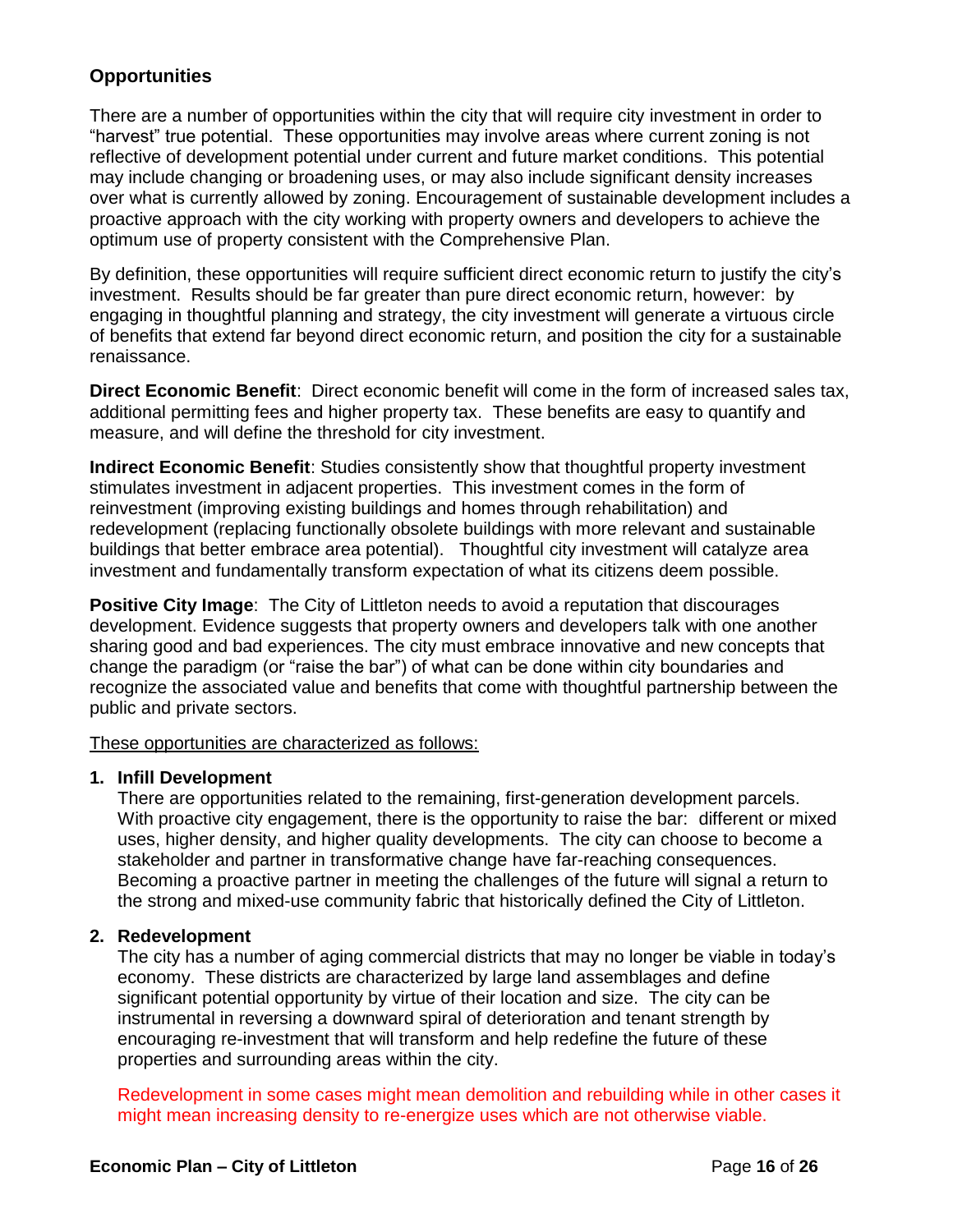It is important for the city to recognize that each of these opportunities is not an island unto themselves, but rather has connections with surrounding communities that tie success and reinvestment of one to the other. Underperforming commercial properties can weigh down adjacent commercial and residential properties, while vibrant commercial and mixed-use properties can infuse adjacent properties with new vibrancy and development.

## **3. Transit Oriented Development**

The city has active light rail running through its boundaries, with stops in Downtown Littleton and at Aspen Grove. The light rail stops are currently characterized by a large amount of surface parking. Over time, these areas have the potential to redevelop in a manner that reorganizes the surface parking into parking structures and thereby significantly increases potential for adjacent development.

Because these sites are already in recognized mixed-use areas, development potential is highly viable. That said, the associated development burden (structuring existing parking uses) is prohibitively high to allow any viable development without public involvement.

## **4. Health and Wellness**

Already home to the fittest and leanest population due to active lifestyles and access to the outdoors, Colorado is building health and wellness into the state brand and aims to be the healthiest state in the nation. The State of Colorado and the City of Littleton are collaborating with the public and private sectors, as well as nonprofit foundations like the Colorado Health Foundation and LiveWell Colorado. With more than 253,000 health and wellness workers across the state and an \$11.3 billion annual payroll, the health and wellness industry has a compelling economic impact within Colorado.

SouthPark is home to an industry cluster of 38 health and wellness-related businesses, with HealthSouth to open in May of 2013. The city needs to help market and grow this cluster. The city can market its success as a participating member of the LiveWell Colorado's Healthy Eating/Active Living (HEAL) Cities & Towns campaign.

## **5. Technology and Information**

Countless opportunities exist in the technology and information industry in Colorado. There is strong entrepreneurial activity and continual expansion into markets, alongside major corporate regional offices. Colorado's geographic location and extensive infrastructure means goods and services are readily deliverable across the country and around the world. The industry is diverse, with particular concentration in the software and communications technology sectors. The technology industry has deep roots in Colorado, with global players like DISH Network, Liberty Interactive, Liberty Global, Oracle, Clear Channel, Century Link, Comcast, SAP and more. The corporate presence helps feed the hot start-up innovation scene in Boulder, which is expanding along the Front Range to Denver, Fort Collins and Colorado Springs. Colorado is a leading high-tech state with the second most educated workforce in the country, third highest concentration of high-tech workers nationwide and high-tech exports totaling more than \$2.9 billion per year.

The city needs to continue to pursue gigabit speed broadband. Achieving this goal will help attract high tech businesses and high tech professionals. Chattanooga, Tennessee is home to the most advanced smart grid in the nation, customers are enjoying Internet speeds that are almost 100 times faster than the national average. Most Internet users in the U.S. have access to about 4.5 megabits of Internet speed. Yet the 600 square-mile fiber optic grid under Chattanooga offers residents and businesses a blazing 50 megabits. Business leaders are capitalizing on the fast Internet speeds by launching two initiatives to attract bright minds to the city, create jobs and stimulate the economy.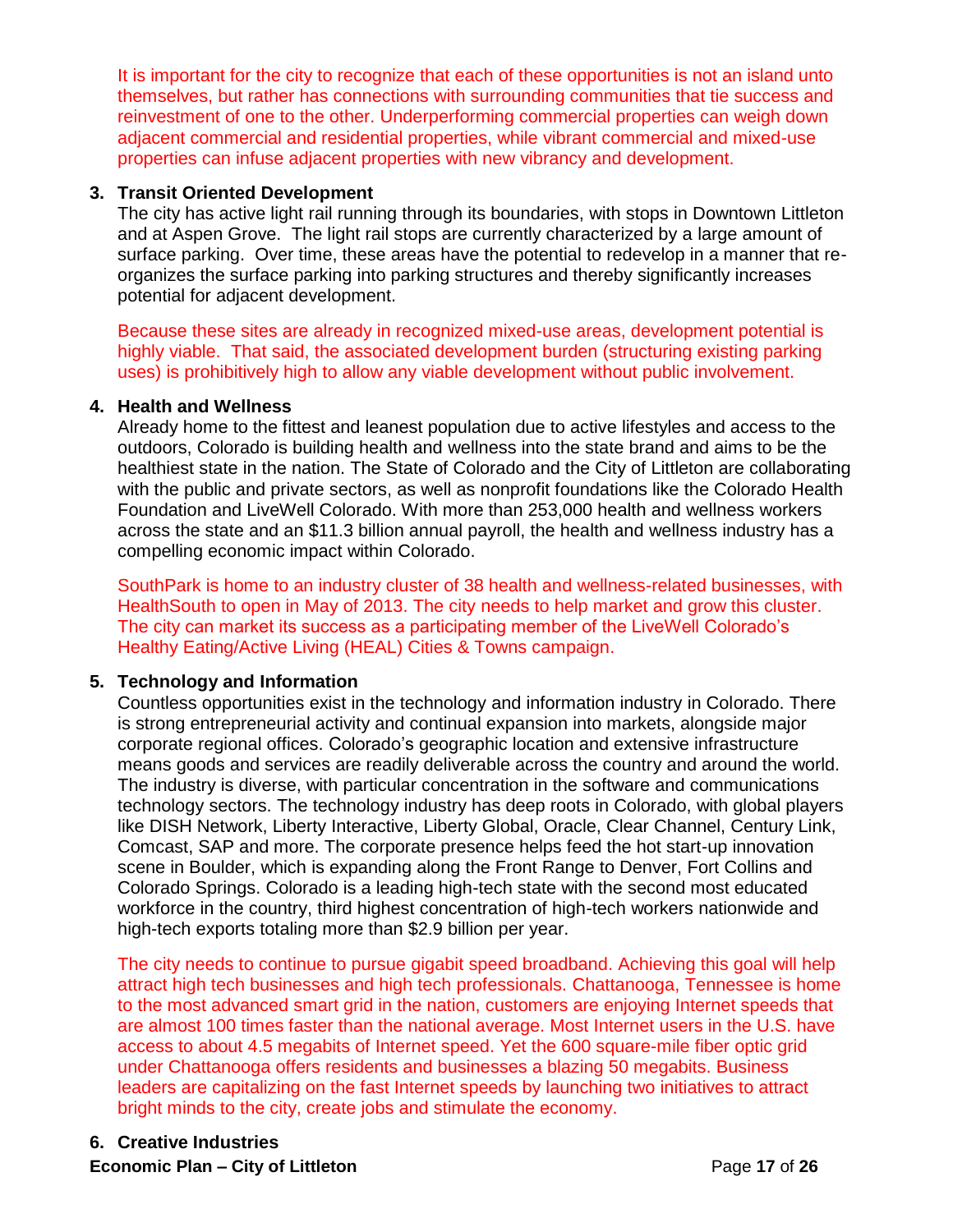Colorado is a global leader in the creative industries, which include six creative sectors: design, film and media, heritage, literary and publishing, performing arts, and visual arts and crafts. With its existing ecosystem of creative entrepreneurs, arts and cultural nonprofits, media and entertainment giants, and universities and academic leaders who encourage creativity and innovation, creative industries are well-positioned to grow and continue to help Colorado's economy thrive.

The creative industries in Colorado have been growing faster than in most other states and Colorado now ranks 6th in the nation in percent of its workforce in creative class occupations. These jobs are well-distributed across the state; in fact, Colorado has ten of the nation's top 25 non-metro counties in concentration of creative occupations. Artists and creative professionals are a major workforce asset for Colorado, as over half of all artists have received at least a bachelor's degree.

The entrepreneurial spirit of Colorado is especially strong in creative professionals, who are 3.5 times more likely than the total U.S. workforce to be self-employed. And there is a close connection between art and technology, with one in three artists working in the professional, scientific, and technical services sectors.

The creative industries help draw new people with discretionary income into the community.

#### **7. Tourism and Outdoor Recreation**

Outdoor recreation and tourism are woven through the fabric of Colorado's culture and define the state. Domestic and international visitors are invited to "Come to Life" in Colorado. And while experiencing the outdoors is a large part of the lifestyle in Colorado, it is also a significant economic driver. Colorado's tradition and passion for outdoor access is due in large part to unparalleled natural resources, as well as a long history of environmental conservation and stewardship. Colorado welcomed a record 57.9 million travelers in 2011, ranking Colorado 18th in overnight leisure trips. Visitors also spent a record \$14.6 billion in 2010, touring historic places, enjoying cultural activities and attractions, experiencing exceptional culinary experiences, and discovering eco-tourism and agritourism.

The most visible outdoor recreation activities for the state are skiing and snowboarding. Colorado is #1 in the nation for overnight ski visits. In addition to winter recreation offerings, the state offers numerous opportunities for hiking, backpacking, camping, visiting state and national parks, biking, rafting, boating, mountain climbing and hunting. Outdoor overnight trips equate to 22 percent of the total overnight visitor spending, ranking Colorado 8th in the country for outdoor overnight trips. Colorado is an international hub of outdoor recreation, with a concentration of outdoor industry companies estimated to be about 12% of the national total. The Outdoor Industry Association found that the outdoor industry accounted for over 107,000 jobs and \$10 billion annual economic output in Colorado alone.

Breckenridge Brewery will draw tourists to Littleton. This coupled with existing and future recreational opportunities will serve as a foundation for tourism and outdoor recreation development along the South Platte River.

#### **8. Downtown as an Economic Engine**

Entrepreneurs thrive on the casual collisions with other creative people. Downtown provides the most opportunity for these interactions. The city should not limit its views on the downtown as merely an opportunity to create jobs and revenue within its borders, but as an incubator for greater ideas and opportunities.

The city needs to encourage a downtown brand; an image that identifies the area with the unique experience it provides. Expanding the arts in downtown also fosters the collision of creative thinkers.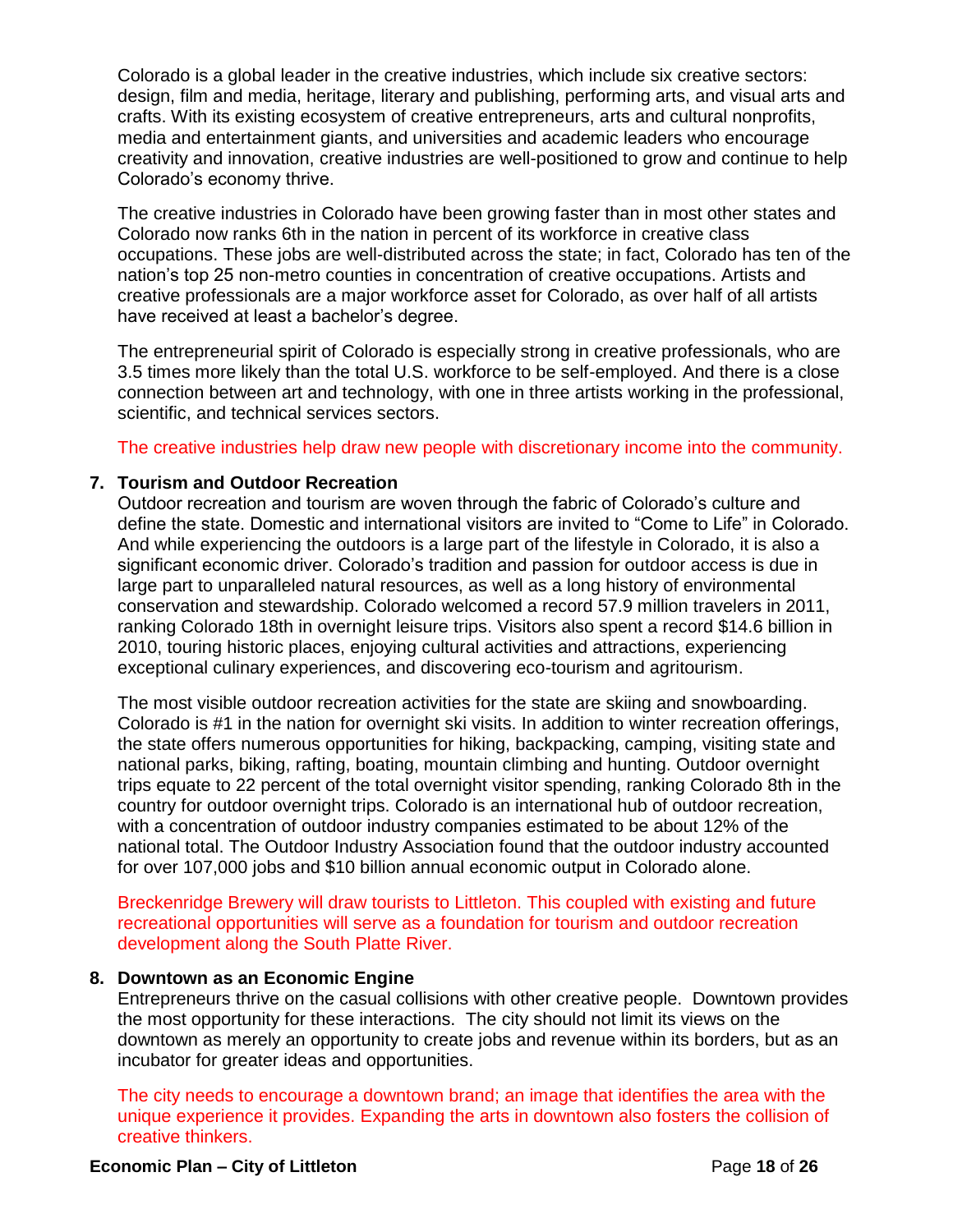## **Conclusion**

Littleton is a city that must embrace a strategic plan. A well-developed proactive approach will ensure a connected community and a sustainable future. Now is the time to take the calculated risks that will allow the city to prevail in a highly competitive market and succeed as an economically vital community.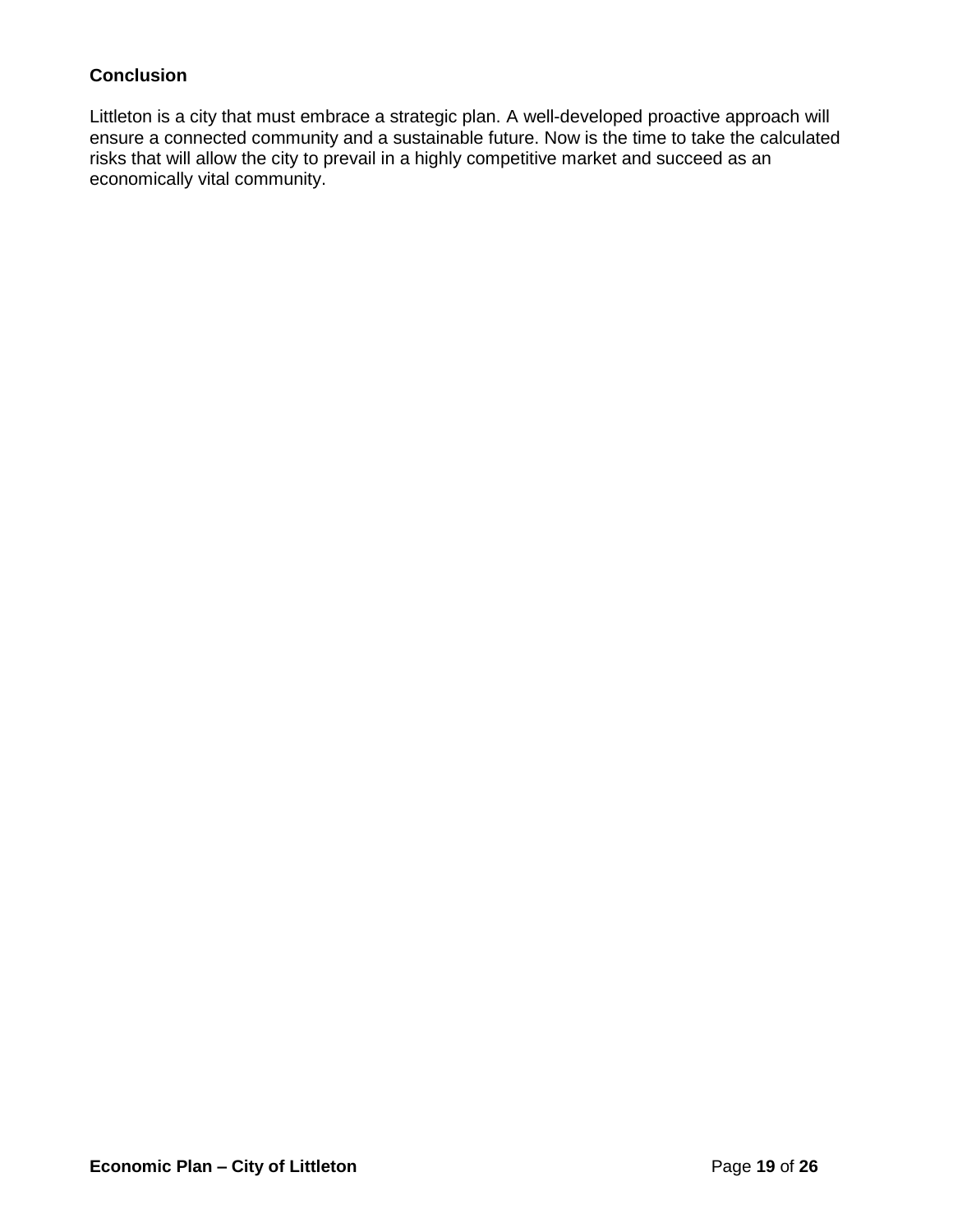#### **Goals**

Munnich suggests that an area seeking to achieve a high-performance economy should re-examine its goals.

#### **Competitiveness**

A community should take **stock of its comparative advantages--its strengths and assets** compared to other areas--and how they are changing. Where assets are underutilized, the community should invest in enhancements that improve the productivity of the local economy. In addition, the community should **establish programs to market its assets to the outside world**.

#### **Equity**

Every community experiences **disparities in productivity and wealth** among areas or population groups. The overall effectiveness of any economy is greatly affected by how well it addresses these disparities. Investing in a way that **reduces economic disadvantage** is an important strategy for local development.

#### **Scope**

The scope of economic strategies--the range of issues they address--is an important factor in their success.

#### **Global Economy**

As the economy becomes increasingly global, **building the capacity to sell to world markets** becomes more imperative. High-performing communities assess their advantages and disadvantages in world markets, address barriers to global marketing, and promote international business opportunities among their industries.

#### **Comprehensive Strategy**

High-performing communities **understand the interrelationships** between economic development strategies and other strategies--such as education, environmental enhancement, housing, and recreation--that improve the overall community climate. To assure maximum impact of their investments, they **correlate business investments with improvements in other areas of the community**.

The way economic development programs are organized determines their effectiveness.

#### **Regional Collaboration**

Economic development cannot truly be local. A community's economy is greatly influenced by the larger region of which it is a part. **Communities that participate in broader, regional strategies will be more effective** than those that try to go it alone. Especially in rural areas, where resources are often stretched to the limit, the effectiveness of development efforts can be maximized when they are taken in collaboration with partners within the same region.

#### **Industrial Focus**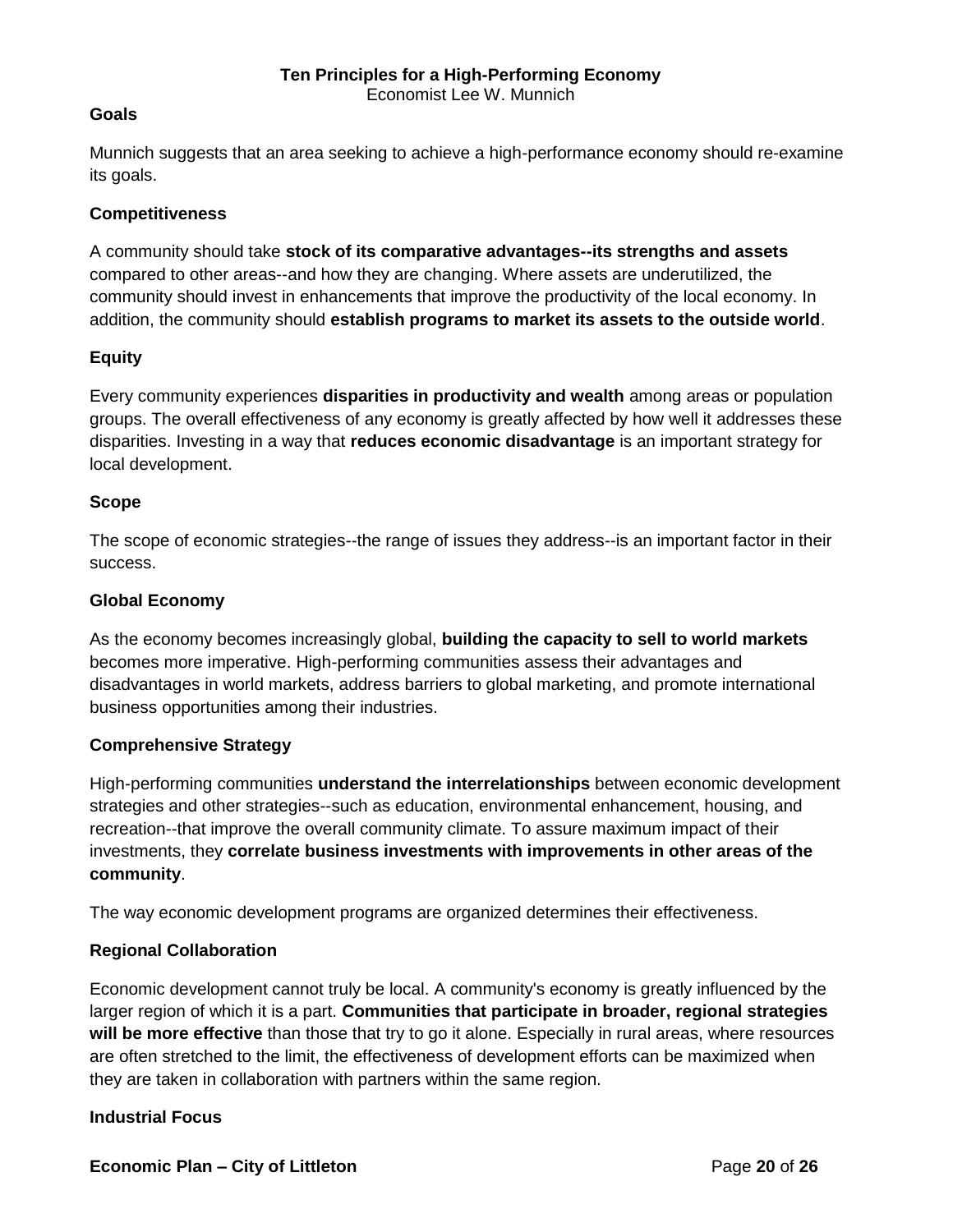Effective economic development strategies are built on a sound awareness of the strengths and weaknesses of local industries. In high-performance economies, development officials exhibit **keen awareness of the key sectors or clusters in the economy, and their performance** is tracked closely and issues affecting their future are identified and addressed. Development strategies emphasize actions to understand and support industrial clusters and their linkages with other local and regional industries.

## **Process**

How the development process is organized and how strategies are implemented is also important.

## **Customer Orientation**

In high-performance economies, there is **keen awareness of the customers** of economic development strategies--the businesses, communities, and citizens that are affected by development policies. Attention is given to meeting customers' needs. And, **customer input is not only sought out but is used carefully in crafting development strategies and programs**.

## **Partnerships**

The **strongest development programs rest upon solid partnerships** among local organizations. Partnerships can range from the simple exchange of information to alliances that combine resources to achieve results beyond the means of any single organization. Strong alliances do not just happen, however; they require farsighted leadership to form and special cultivation to maintain.

## **Measurement and Evaluation**

High-performing organizations **measure their outputs and evaluate the reasons for success or failure**. This means that they collect information about their own performance. Then they regularly evaluate their performance against the goals they established and hold themselves accountable for the outcomes.

## **Learning**

No effort is without the potential for improvement, and high-performance development programs **seek out a wide range of ideas on how to improve their strategies and delivery methods**. They eagerly compare themselves with other development programs in other regions. And, they maintain a posture of flexibility that makes it easier to put new ideas into operation.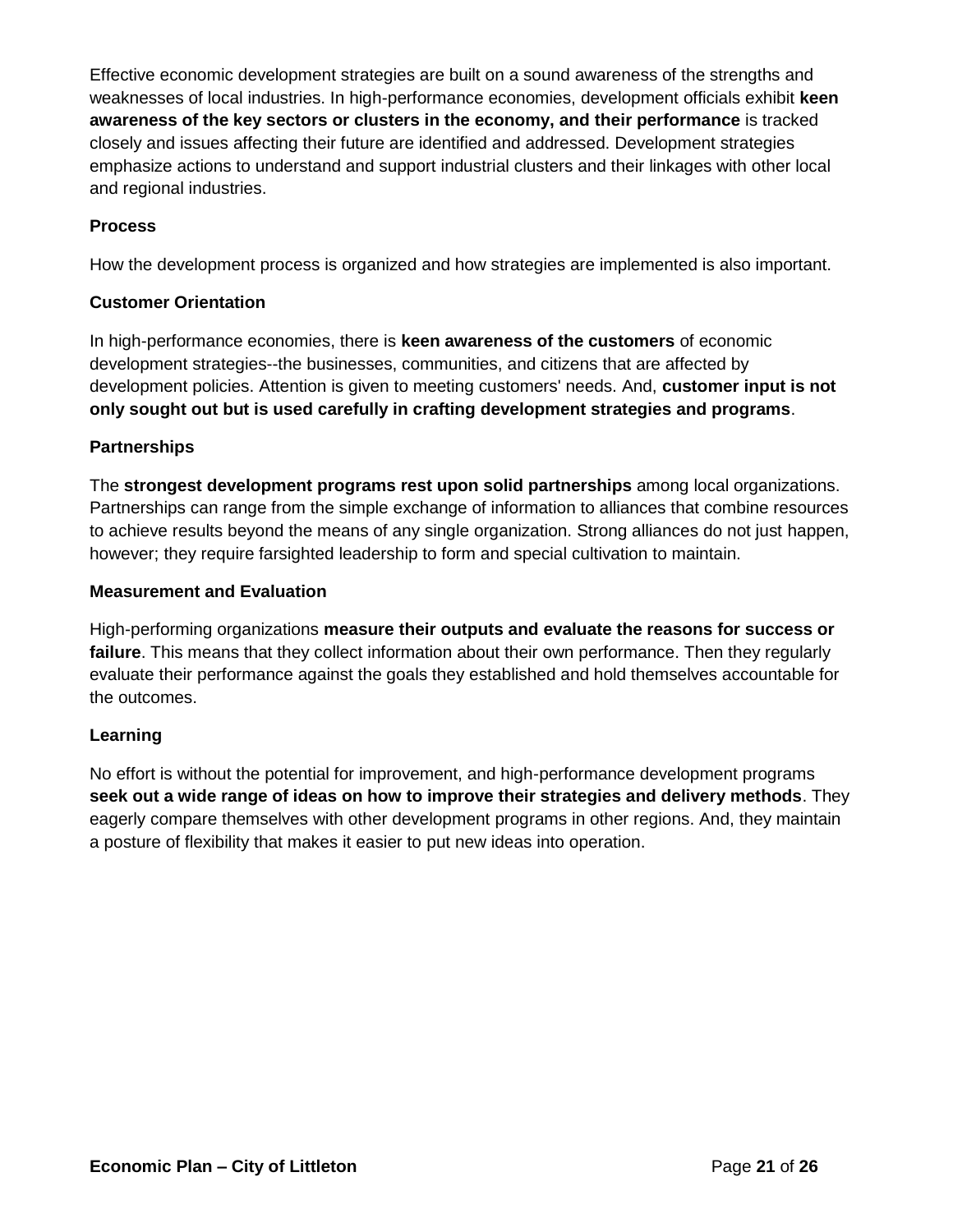# **COUNCIL GOALS 2012-2013**

To preserve a family-oriented and **economically-vibrant** community that encourages citizen involvement, respects diversity, values community character, and enhances the quality of life of Littleton residents and visitors.

#### **1. ASSURE A FINANCIALLY-SOUND CITY GOVERNMENT**

- **Objective:** Develop a budget process that provides the ability to evaluate costs/benefits along with program prioritization.
- **Objective:** Deliver innovative, cost-efficient municipal services.

**Objective:** Research and pursue alternative revenue sources.

#### **2. PROVIDE A SAFE COMMUNITY TO LIVE, WORK, AND PLAY**

- **Objective:** Provide a comprehensive evaluation of City service that meets the needs of the community.
- **Objective:** Provide police protection, code enforcement, and other services that meet the needs of the community, with a specific focus on the northeast neighborhood.
- **Objective:** Provide fire protection and emergency medical services that meet the needs of the community and the City's fire partners.
- **Objective:** Focus on vehicular, bike, and pedestrian safety and accessibility improvement opportunities.
- **Objective:** Improve the City's ability to respond to emergencies; update the City's Emergency Operations Plan.
- **Objective:** Partner with other governmental and non-governmental agencies to maximize effectiveness in providing a safe community.

#### **3. DEVELOP AND MAINTAIN THE PUBLIC INFRASTRUCTURE**

- **Objective:** Provide and maintain a high-quality public infrastructure that addresses the needs of residents, visitors, and businesses.
- **Objective:** Develop an asset management plan to identify maintenance and capital investment needs of the public infrastructure.
- **Objective:** Develop a Littleton/Englewood Wastewater Treatment Plant long-range plan.

#### **4. PRESERVE AND CULTIVATE A QUALITY COMMUNITY**

- **Objective:** Encourage continuous improvement in service delivery and evaluate potential alternatives.
- **Objective:** Actions and decisions should follow a comprehensive review of all impacts and benefits, including the aggregate impact on the community's property values.
- **Objective:** Evaluate diversity, density, and quality of community housing stock and options for improvement.
- **Objective:** Continue to update the 1981 Comprehensive Plan.
- **Objective:** Evaluate ways to maintain Littleton as a community in which families wish to live and address the needs of the elderly.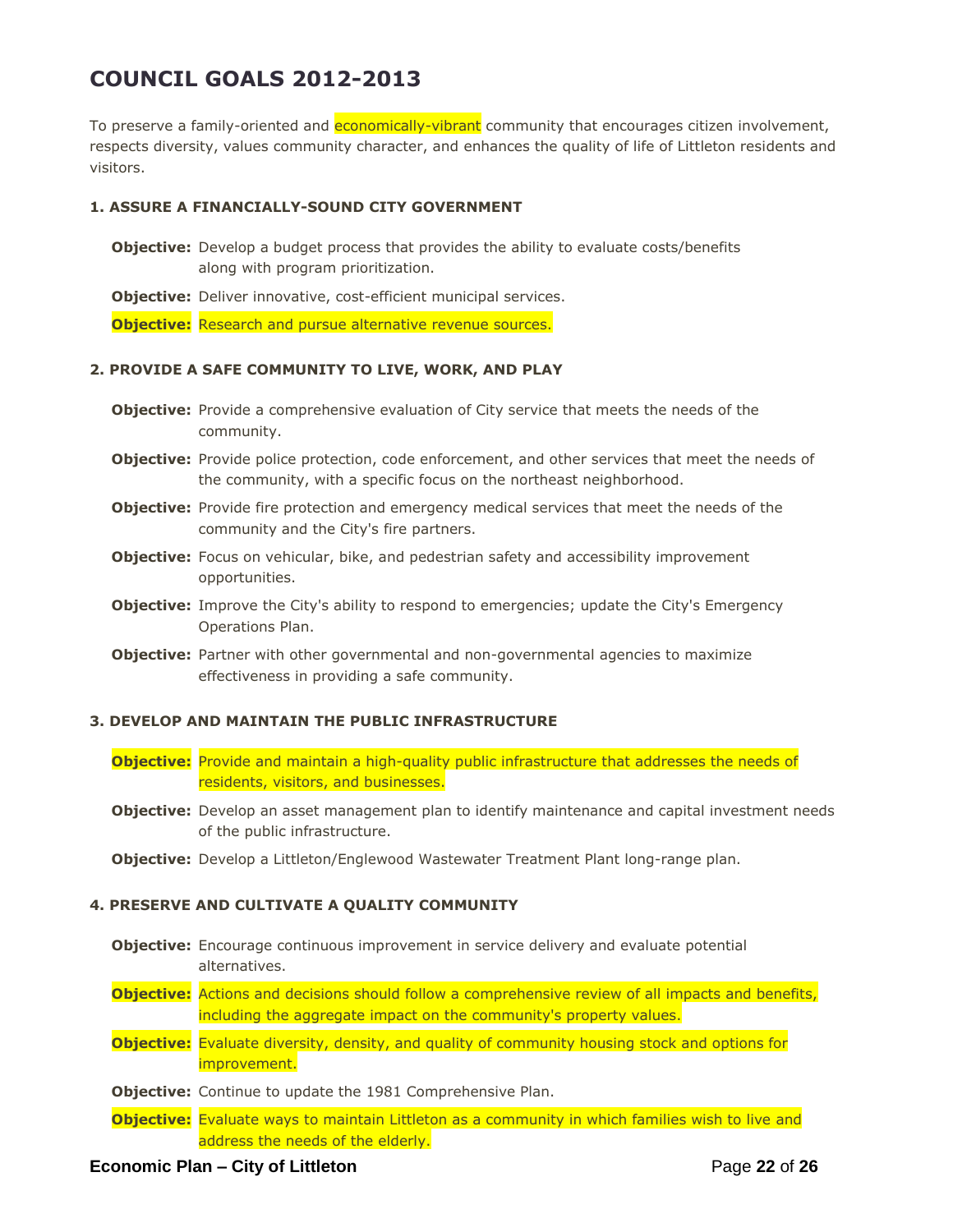- **Objective:** Initiate a review and update of the City's development and zoning codes to ensure ability to implement community goals.
- **Objective:** Improve focus on immigration issues.
- **Objective:** Encourage an appreciation of life-long learning, history, art, culture, and literacy through the Library, Museum, and community partners.
- **Objective:** Enhance the quality of City parks, trails, and open space system to increase the public's use and enjoyment of them.
- **Objective:** Develop a policy statement that addresses the trade-offs between preservation of open space and commercial development.
- **Objective:** Maintain and enhance public art.

#### **5. PURSUE A BALANCED AND SUSTAINABLE LOCAL ECONOMY**

**Objective:** Grow jobs and sales tax revenue by providing strategic assistance to Littleton businesses.

**Objective:** Take a proactive approach to recruiting businesses, retaining existing businesses, and assisting businesses wishing to expand.

- **Objective:** Work with community partners to increase the number of events which draw citizens and visitors as well as focus on improving the quality of existing events.
- **Objective:** Promote policies and practices which sustain the environment.

#### **6. PROMOTE ENVIRONMENTAL SUSTAINABILITY**

- **Objective:** Identify long-term, cost-effective sustainable energy efficiencies for city operations.
- **Objective:** Develop solid waste reduction targets and implementation actions to meet those targets.
- **Objective:** Develop and implement an environmental stewardship and sustainability plan.
- **Objective:** Reduce environmental impacts.

#### **7. FOSTER COMMUNITY INVOLVEMENT, COMMUNICATION, AND TRUST**

- **Objective:** Provide the highest level of service delivery with unwavering integrity and ethics.
- **Objective:** Explore options for improving citizen education about and involvement in their community.
- **Objective:** Foster community spirit.

**Objective:** Evaluate ways to support local education organizations to maintain a high quality of educational opportunities within Littleton.

- **Objective:** Improve ways to disseminate information to citizens (e.g., utilize technology to provide greater and more timely access to governmental information).
- **Objective:** Develop a plan for a youth-in-government initiative to involve and educate youth and young adults about local government.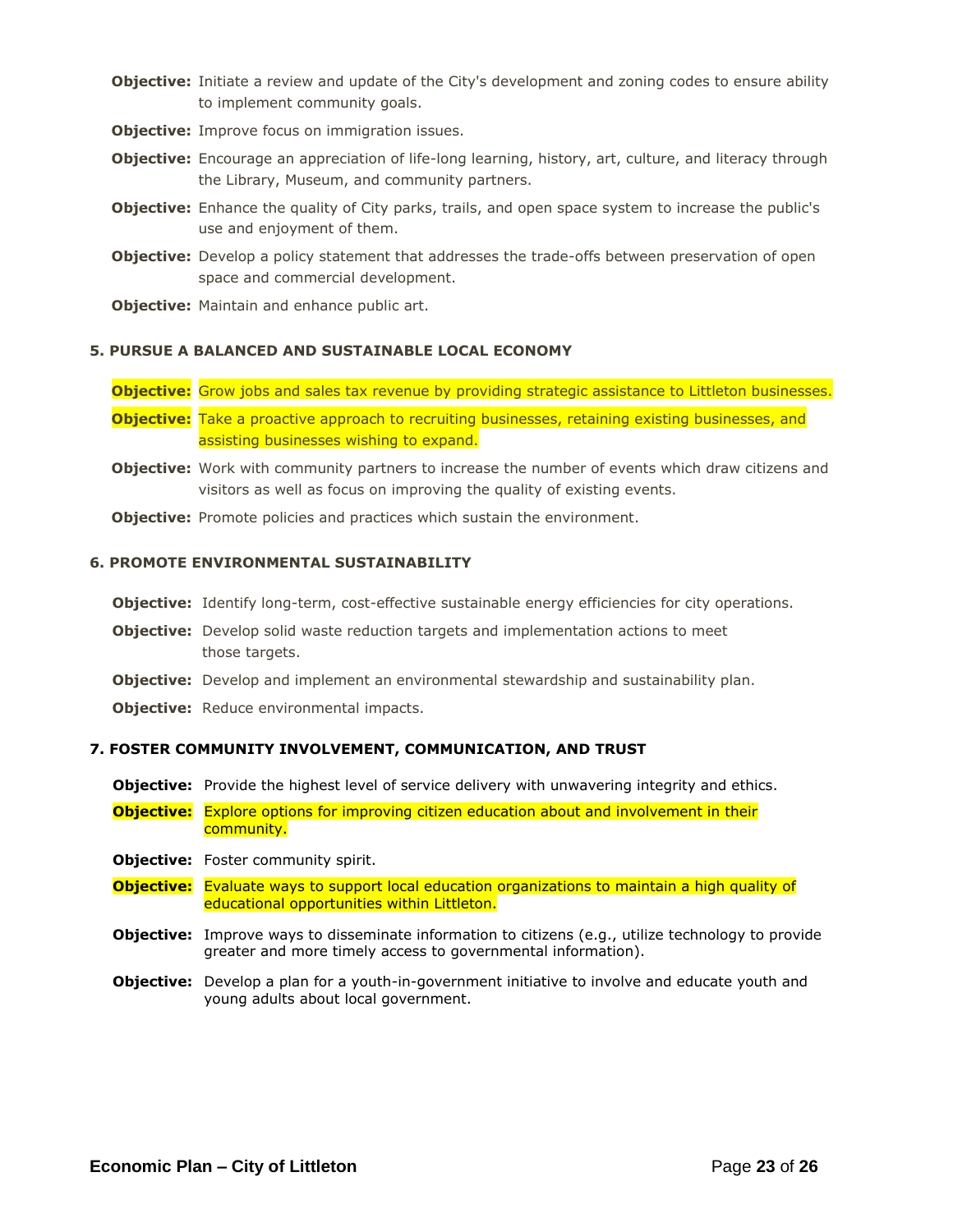## **Addendum 1**

## **Definitions**

#### **Littleton Urban Renewal Authority** (LURA)

The Littleton Urban Renewal Authority (LURA) would assist in the redevelopment of blighted property and help foster sound growth and development in Littleton. Working with residents, businesses, civic leaders, area developers, and financing institutions, LURA will provide financial assistance to support redevelopment activities throughout the city. These include single-family home rehabilitation, emergency home repair, historic preservation, Brownfield redevelopment, infill development, and neighborhood revitalization, among others.

## **Business Improvement District** (BID)

A Business Improvement District (BID) is a defined area within which businesses pay an additional tax or fee in order to fund improvements within the district's boundaries. Grant funds acquired by the city for special programs and/or incentives such as tax abatements can be made available to assist businesses or to recruit new business. The services provided by BID's are supplemental to those already provided by the municipality.

## **Tax Increment Financing** (TIF)

Tax Increment Financing, or TIF, is a public financing method that is used as a subsidy for redevelopment, infrastructure, and other community-improvement projects in. TIF is a method to use estimated future gains in taxes to subsidize current improvements, which are projected to create the conditions for said gains. The completion of a public or private project often results in an increase in the value of surrounding real estate, which generates additional tax revenue.

#### **Public Improvement Fee** (PIF)

A Public Improvement Fee (PIF) is a fee that developers may require their tenants to collect on sales transactions to pay for on-site improvements. Generally, these improvements are financed through a Public Improvement Corporation or a Special District. The Public Improvement Fee collected repays the PIF debt incurred by the developers. Examples of these improvements include curbs and sidewalks, parking facilities, storm management systems, sanitary sewer systems, road development (within the site) and outdoor public plazas.

#### **Sales Tax Sharing Agreements**

Sales Tax Sharing Agreements allow for the collection of a reduced share of sales tax to be collected by the city for an agreed upon period of time. As an example, new retail operations or existing retailers making significant improvements would pay 50% of 3% for one year and 80% of 3% for an additional two years to help offset their cost for new or improved developments. The reduction in taxes to the city for the specified period would be compensated with the increase in sales tax revenue once the agreement is satisfied.

#### **Permit Fee Reduction**

The city would reduce permit fees, as allowed, to encourage new development and help offset the cost of new construction costs.

#### **Revitalization Incentive Grants**

The city will provide matching grants to encourage improvements to existing properties.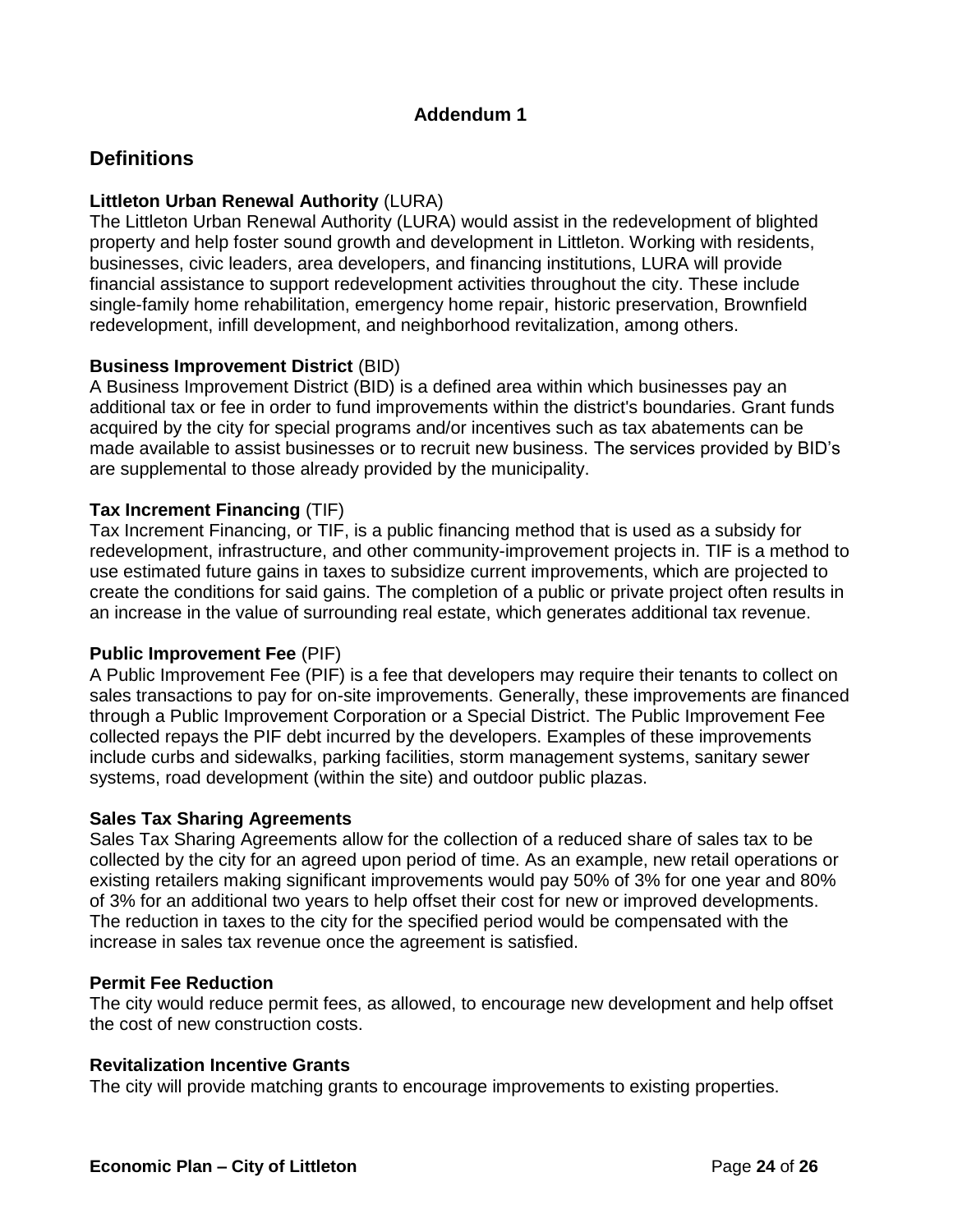## **Addendum 2**

## **Revenue Changes – Estimated Annual Benefit**

| <b>Type</b><br>of Tax      | <b>Number</b><br>of Units | <b>Tax Base</b> | <b>Frequency</b> | <b>Total</b><br><b>Annual</b><br><b>Benefit</b> | <b>Comments</b>                                                  |
|----------------------------|---------------------------|-----------------|------------------|-------------------------------------------------|------------------------------------------------------------------|
| Sales Tax Increase         | 3.5%                      | $2012 = $25.5M$ | Per Year         | \$4,200,000                                     | Retail, General Use,<br>Motor Vehicle                            |
| Sales Tax<br>Increase      | 3.5%                      | $2012 = $750K$  | Per Year         | \$125,000                                       | <b>Building Use Tax</b>                                          |
| Soda & Candy Tax           | 3.0%                      |                 | Per Year         | \$115,000                                       | .5% of Retail Sales                                              |
| Lodging Tax                | 3.0%                      |                 | Per Year         | \$90,000                                        | Based on existing<br>industry taxes currently<br>received by COL |
|                            |                           |                 |                  |                                                 |                                                                  |
| Renter's Tax               | 7,720                     | \$5 Per Unit    | Once a Month     | \$463,200                                       | (Source: Esri)<br><b>Rental Units</b>                            |
| Renter's Tax               | 9,020                     | \$5 Per Unit    | Once a Month     | \$541,200                                       | Current Units + 1,300<br><b>New</b>                              |
|                            |                           |                 |                  |                                                 |                                                                  |
| Occupational<br>(Head Tax) | 28,510                    | \$5             | Twice a Month    | \$3,421,200                                     | (Source: Esri)<br>Number of Employees                            |
|                            |                           |                 |                  |                                                 |                                                                  |
| <b>Internet Sales Tax</b>  | 3.0%                      | \$23,000,000    | Per Year         | \$3,450,000                                     | 15% of Retail Sales                                              |

NOTE: **Development Impact Fees** - More research is needed to estimate potential revenues related to this type of change.